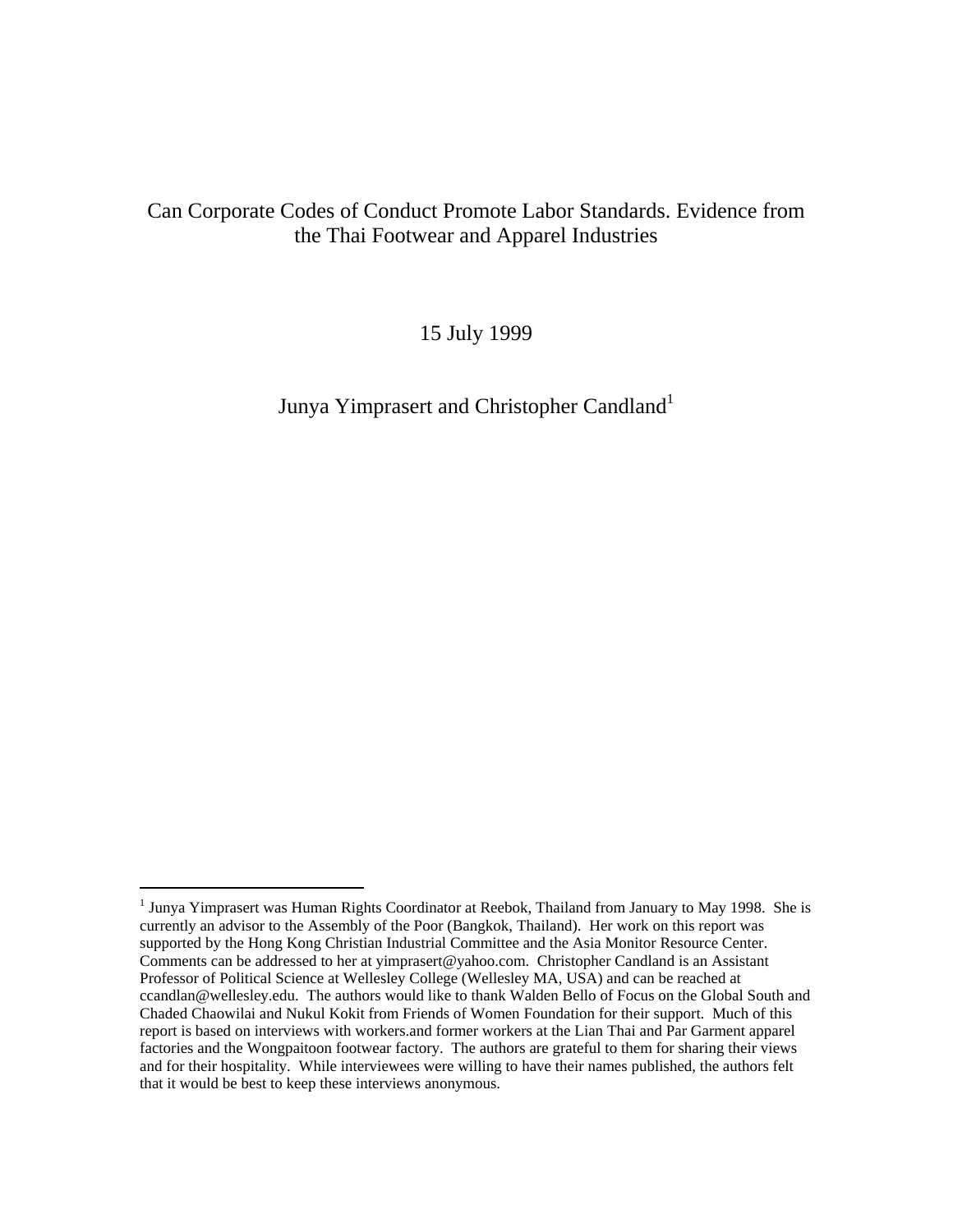# **Contents**

| Introduction                                             | 3              |
|----------------------------------------------------------|----------------|
| Codes of Conduct                                         | $\overline{4}$ |
| The Producers                                            | 7              |
| The Labor Force                                          | 12             |
| <b>Labor Processes</b>                                   | 14             |
| Occupational Health and Safety                           | 15             |
| Codes of Conduct in the Apparel Industry                 | 17             |
| Violations of the Right to Association at Par Garment    | 19             |
| The Piyavat Workers' Union                               | 23             |
| Codes of Conduct from the Manufacturers' Perspective     | 25             |
| Control of Transnational Corporations over Manufacturers | 27             |
| Violation of Codes of Conduct                            | 28             |
| Can There Be Labor Rights without Labor Unions?          | 29             |
| <b>Conclusions and Recommendations</b>                   | 31             |
| References                                               | 33             |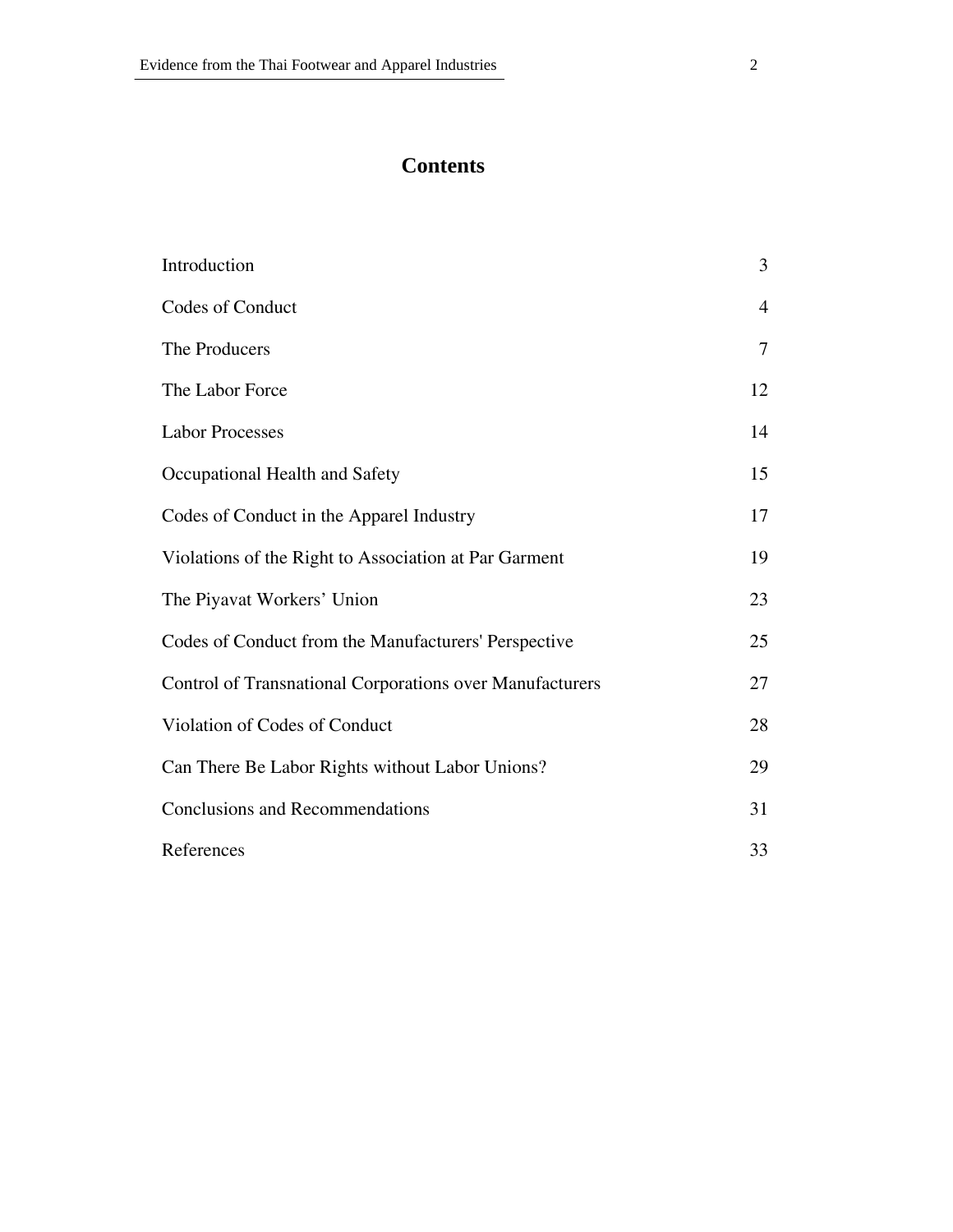#### **Introduction**

Workers in advanced capitalist economies face increased job insecurity and, in many sectors, lay-offs and real wage contraction. Demands are rising in these economies for promoting labor standards internationally. One mechanism for promoting labor standards is for governments to attach social clauses to trade agreements and to initiate, or threaten to initiate, trade sanctions against governments which fail to meet the terms of these social clauses. The expectation is that the threatened governments will promulgate better laws or, often more importantly, implement existing labor laws more seriously.<sup>2</sup>

Governments in many countries, especially those where labor standards are not well enforced, claim that the linking of social clauses to trade agreements is a form of thinly disguised protectionism. Some scholars criticize the pursuit of international labor standards as aggressively unilateral and contrary to principles of international law.<sup>3</sup> According to Philip Alston,

the form in which the standards are stated is so bald and inadequate as to have the effect of providing a *carte blanche* to the relevant US government agencies, thereby enabling them to opt for whatever standards they choose to set in any given situation.<sup>4</sup>

As labor rights provisions of US trade law require findings by the executive branch of government, they are typically initiated for foreign policy objectives rather than the principled promotion of international labor standards. The first countries to lose US Generalized System of Preferences status on account of their neglect of workers' rights were Paraguay, Nicaragua, and Romania. These were not the three countries with the world's worst records on labor rights, but were countries targeted for foreign policy considerations by the Reagan Administration.

Consumers in advanced capitalist countries claim that, given the choice and the information, they would purchase products that are made under conditions which respect labor rights even if these products are more expensive than those produced under conditions that deny to workers fundamental rights. In recognition of rising consumer consciousness, many US companies have promoted corporate codes of conduct. In the United States, those of Levi

 $2$  International labor standards are addressed in four pieces of US legislation. These are the Caribbean Basin Economic Recovery Act of 1986; the Generalized System of Preferences Renewal Act of 1984; the Overseas Private Investment Corporation Renewal Act of 1985; and the Omnibus Trade and Competitiveness Act of 1988.

<sup>&</sup>lt;sup>3</sup> Philip Alston borrows the phrase "aggressive unilateralism" from Jagdish Bhagwati's and Hugh Patrick's discussion of section 301 of the Omnibus Trade Act of 1988. Alston argues that the phrase applies as well to the worker rights provisions of US trade laws. See Philip Alston, "Labor Rights Provisions in US Trade Law," *Human Rights Quarterly*, 15: 1, (February 1993), 1-35 and Jagdish Bhagwati and Hugh Patrick, eds., *Aggressive Unilateralism: America's 301 Trade Policy and the World Trading System*, Ann Arbor: University of Michigan Press, 1990.

<sup>4</sup> Alston, "Labor Rights Provisions in US Trade Law," 1993, 7-8.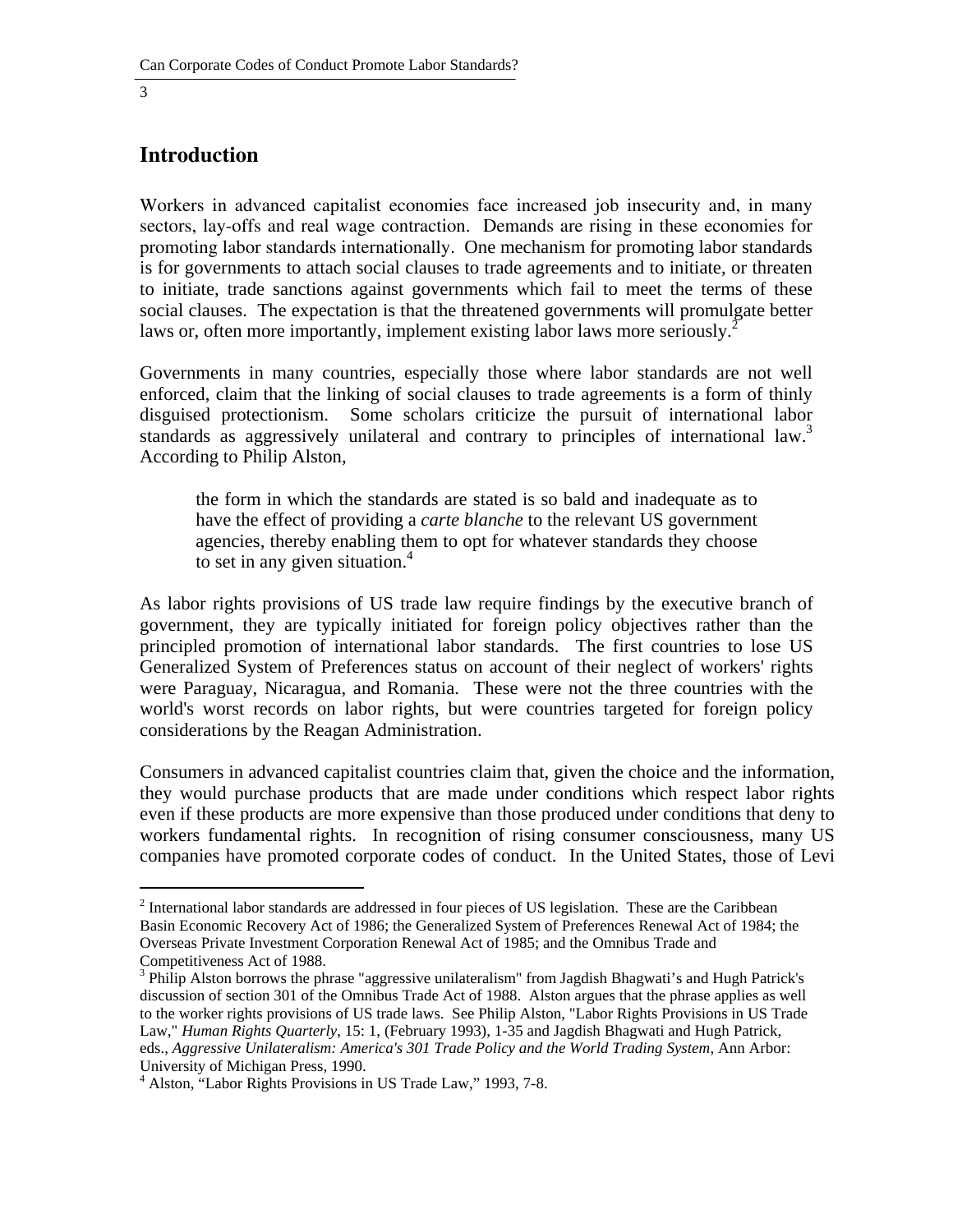Strauss & Company and Reebok are perhaps the best known. The Gap, Nike, Sears, Timberland, Walt-Disney, and many other US businesses have also adopted codes of conduct for their overseas producers and suppliers. In many of these companies and in the garment, footwear, and sportswear industries in general, widespread violations of fundamental labor rights have been observed. Have corporate codes of conduct been useful in improving labor standards or only in improving the public stature of these transnational corporations? Can corporate codes of conduct promote labor standards in a non-coercive fashion and without becoming instruments of foreign policy?

To address these central questions, this paper considers a number of related questions. What is the relationship between the transnational company and the producers? Does the implementation of a code of conduct allow one company to make inroads into another company's market share? Do corporate codes of conduct transfer the economic cost of corporate responsibility to subcontracting companies? Do codes of conduct encourage the formation of labor unions? This paper addresses these questions by examining footwear and sporting apparel production by Reebok and its major competitors, Adidas and Nike, which also subcontract production in Thailand.

#### **Codes of Conduct**

Each of the transnational footwear manufacturers subcontracting production in Thailand has a code of conduct, a set of labor standards to which producers are expected to adhere, for their business partners. These transnational corporations have persuaded some labor activists in non-governmental organizations that codes of conduct have been effectively implemented and have greatly improved labor conditions. More than any other major sporting goods manufacturer, Reebok prides itself on its human rights advocacy. Reebok has underwritten Amnesty International's Human Rights Now! campaign and is a founding member of Business for Social Responsibility and the Partnership for Responsible Global Sourcing of the Council of Economic Priorities. In 1992, Reebok devised and began to implement a code of conduct. Similarly, Nike prides itself on being a founding member of the Global Alliance for Workers and Communities and of US President Clinton's Apparel Industry Partnership Initiative. Further, Nike advertises that the monitoring of its code of conduct is independent.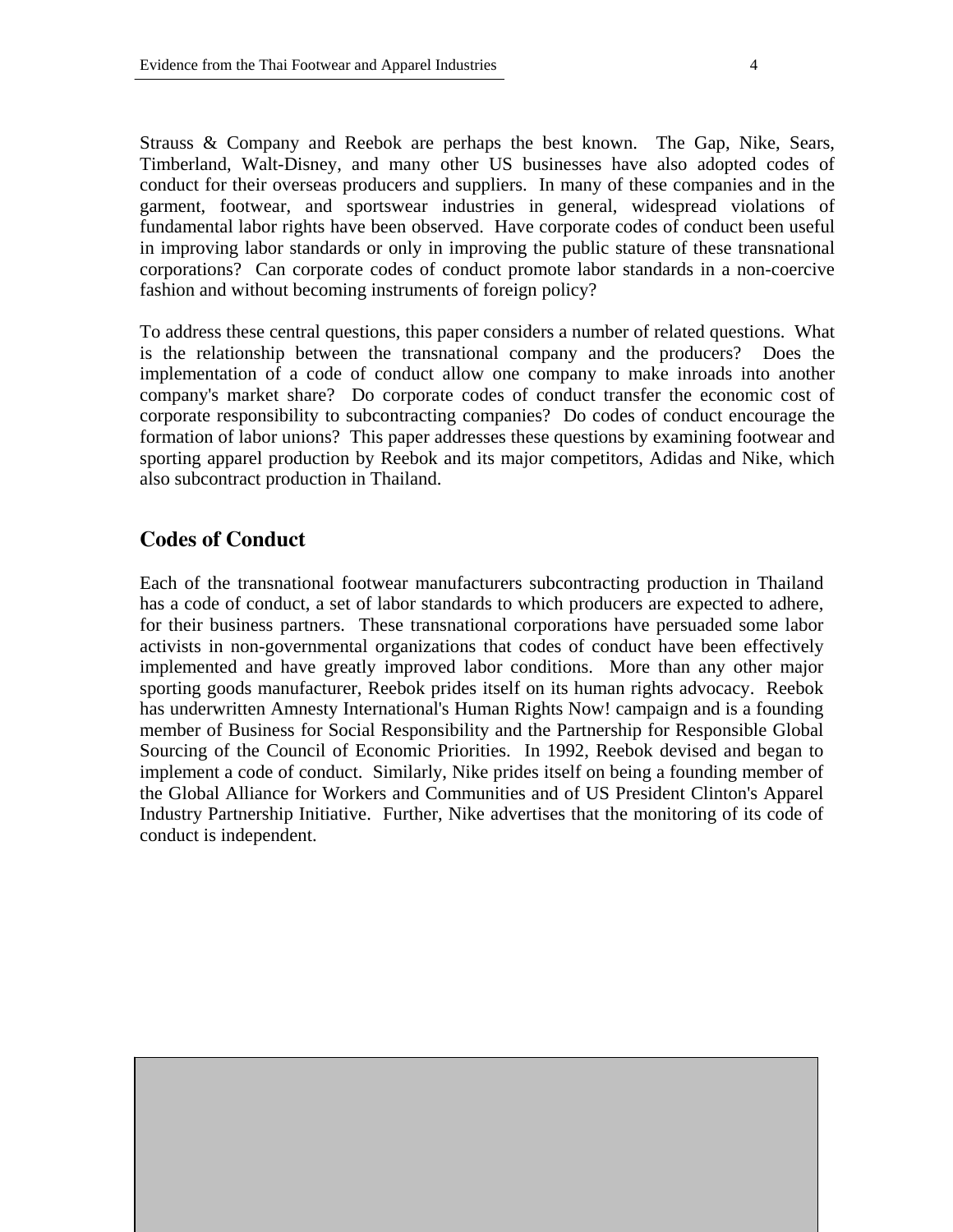# Reebok Human Rights Production Standard

- 1. Non-discrimination. Reebok will seek business partners who do not discriminate in hiring and employing practices, and who make decisions about hiring, salary, benefits, advancement, discipline, termination and retirement solely on the basis of a person's ability to do the job.
- 2. Working hours/overtime. Working shall not work more than 60 hours per week, including overtime, except in extraordinary business circumstances. In countries where the maximum workweek is less, that standard shall apply. Workers shall be entitled to at least one day off in every seven-day period.
- 3. Forced or compulsory labor. Reebok will not work with business partners that use forced or other compulsory labor, including labor that is required as a means of political coercion or as punishment for holding or for peacefully expressing political views, in the manufacture of its products. Reebok will not purchase materials that were produced by forced prison or other compulsory labor and will terminate business relationships with any sources found to utilize such labor.
- 4. Fair wages. Reebok will seek business partners who share our commitment to the betterment of wage and benefit levels that address the basic needs of workers and their families so far as possible and appropriate in light of national practices and conditions. Reebok will not select business partners that pay less than the minimum wage required by local law or that pay less than prevailing local industry practices (whichever is higher).
- 5. Child labor. Reebok will not work with business partners that use child labor. The term "child" generally refers to a person who is younger than 15 (or 14 where the law of the country of manufacture allows) or younger than the age for completing compulsory education in the country of manufacture where such age is higher than 15.
- 6. Freedom of association. Reebok will seek business partners that share its commitment to the right of employees to establish and join organizations of their own choosing. Reebok recognizes and respects the right of all employees to organize and bargain collectively.
- 7. Safe and healthy work environment. Reebok will seek business partners that strive to assure employees a safe and healthy workplace and that do not expose workers to hazardous conditions.

Source: Reebok, Thailand, mimeograph, February 1998, 1.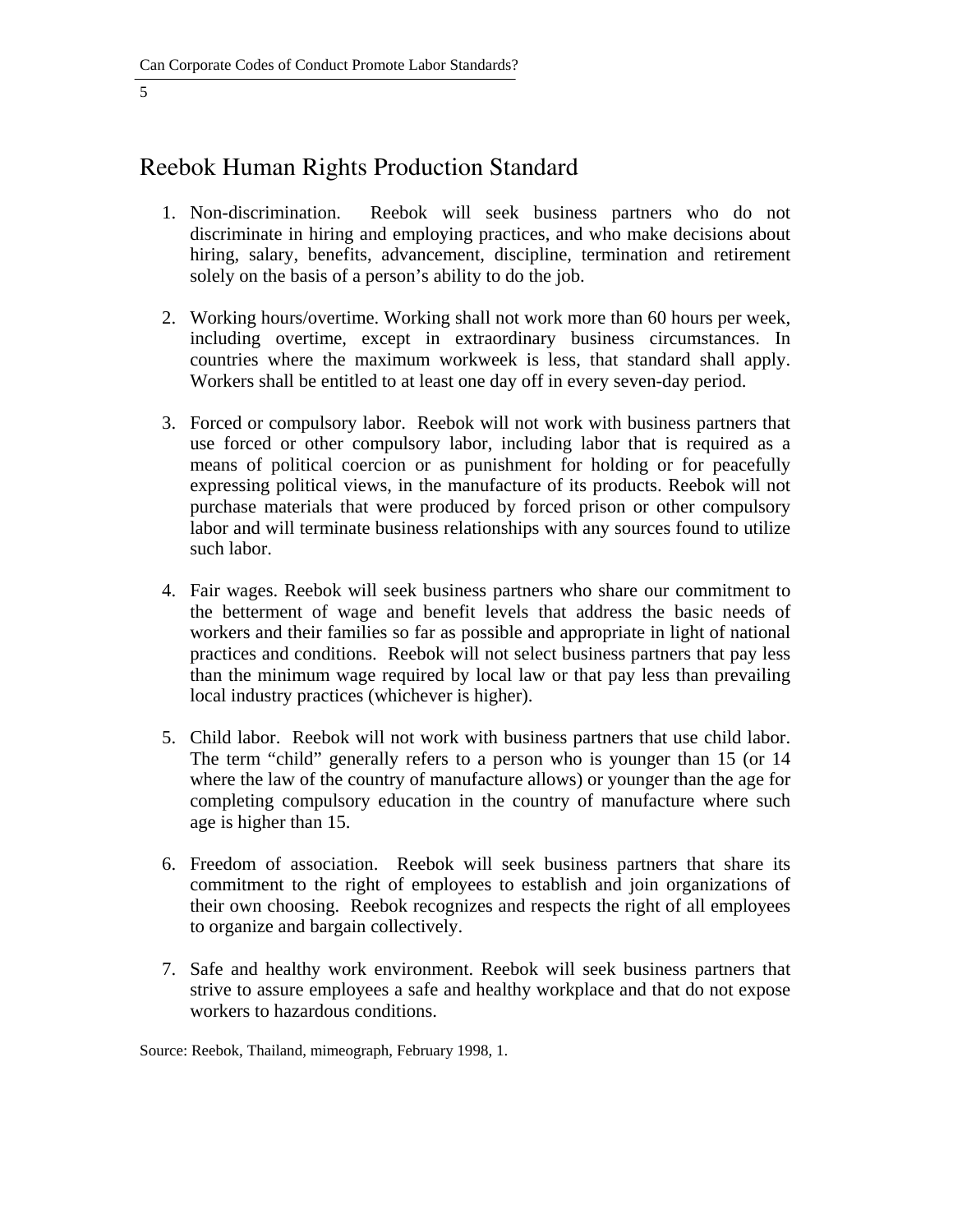# Nike Labor Practices ("SHAPE")

| Safety:      | The worker has a workplace where safety is paramount $-$ in<br>equipment, training, management and work practices.                        |
|--------------|-------------------------------------------------------------------------------------------------------------------------------------------|
| Health:      | The worker has access to proper food and water, to a work<br>environment that is healthy, and to proper medical care.                     |
| Attitude:    | The worker is managed in a manner that is characterized by<br>dignity and respect for the individual, and appreciation of the<br>culture. |
| People:      | Management treats the worker like a valued asset: with vocational<br>and personal training, recreation programs and on-site services.     |
| Environment: | The factory seeks to minimize environmental impact, and<br>emphasize environmental safety.                                                |

Source: Nike, mimeograph, February 1998, 1.

Many labor activists have little confidence in codes of conduct, largely because enforcement is voluntary and internally monitored. Information on cases of violations is kept within the company. According to Bandit Thanachaisetthavut, Director of the Arom Pongpangan Foundation,

only if international standards guarantee the bargaining power of workers will there be serious support for workers' rights by the government. [Otherwise] codes of conduct can be violated and misused by the employer.<sup>5</sup>

According to Lae Dilokwidhayarat, Director of the Center for Labor Development and Management and Associate Professor of Economics at Chulalongkorn University,

codes of conduct are [based on] double standards: the western standard of production and the local sub-standard labor conditions. To solve the problem, it is necessary to build a structure that allows government authorities to react fairly to both the management and the workers. … At present, this structure favors management.<sup>6</sup>

Jaded Chaowilai, a well-regarded labor activist who coordinates the labor section of the Friends of Women Foundation, reports that

Reebok invited many labor-related NGOs [non-governmental organizations] in Thailand for discussion and is offering financial support to these groups. We have talked with Reebok twice, but we are still not sure what Reebok

l

 $<sup>5</sup>$  interview, 10 December 1998.</sup>

 $<sup>6</sup>$  interview, 26 August 1998.</sup>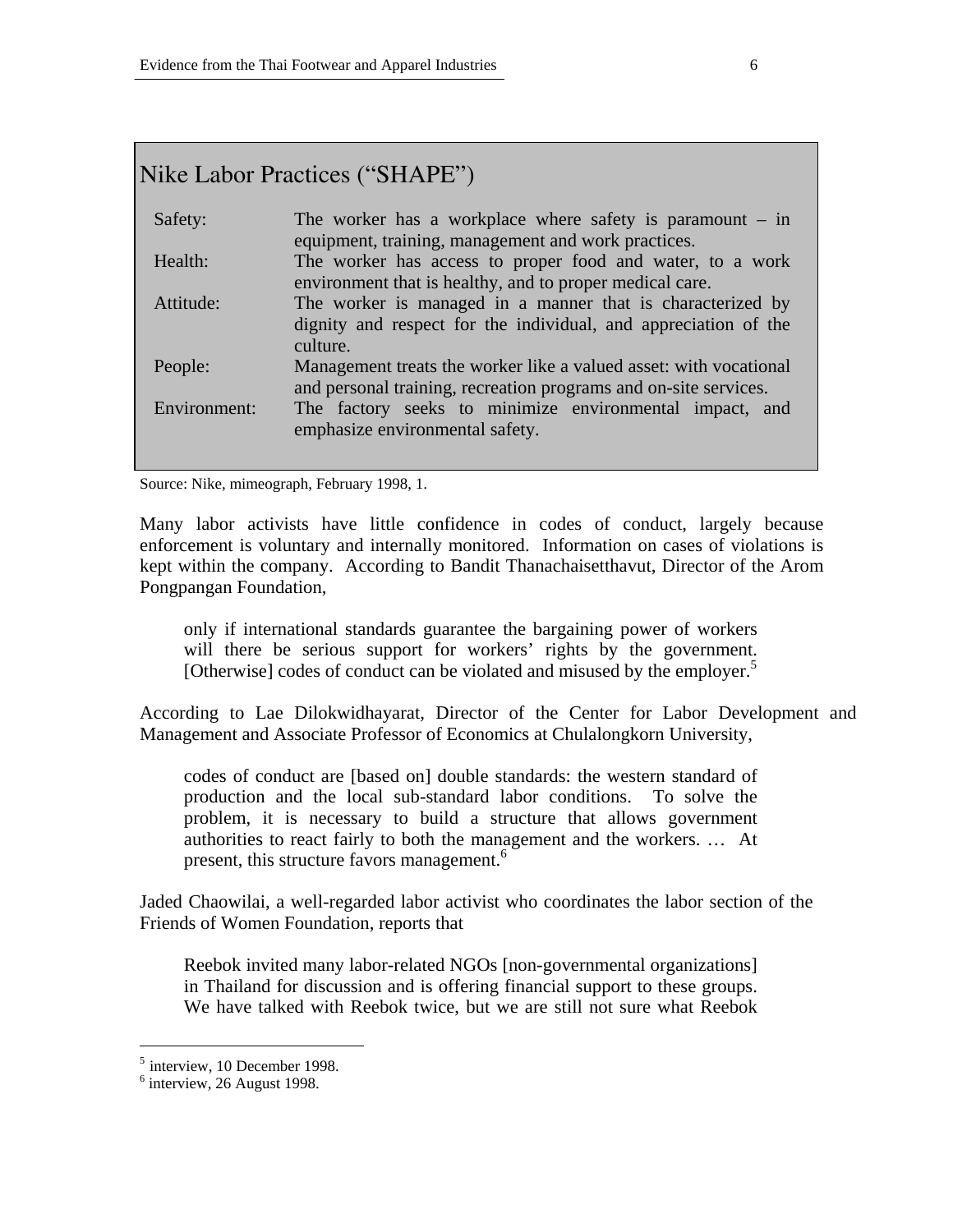hopes to achieve by funding NGOs. … Reebok spoke about its' codes of conduct and how they are being implemented and the way in which NGOs could help. But the reality is that the Reebok's code of conduct is not truly effective. There are still many problems in its system, especially with regard to the use of subcontractors.<sup>7</sup>

According to a union member from the Lian Thai factory, "the Nike [pocket size laminated card] looks beautiful and has good words printed on it, but it is very unspecific."<sup>8</sup> Many workers feel that the codes are useless.

#### **The Nike SHAPE laminated card (Translated from Thai version)**

Nike and your employer agree to work together to follow Nike's SHAPE, regulations that are posted in the factory and which guarantee that you will receive fair treatment. The details are

- factories are to implement programs that benefit worker's health and safety;
- workers are to be paid a fair wage and provided with good benefits;
- workers' right to freedom of association must be recognized and respected;
- pay and promotion will be based solely on a person's ability; and
- regulations concerning working days and hours are to be followed.

Please contact the manager of staff representative for more information.

In order to understand why corporate codes of conduct enjoy such little credibility among labor scholars and workers, it is necessary to examine labor processes in the industry and the relationship between the transnational corporations and their subcontracted producers.

## **The Producers**

 $\ddot{ }$ 

Who are Reebok's and Nike's producers in Thailand, and what is their relationship to the transnational sportswear corporations? There are four main business groups which produce for Nike, Reebok, Adidas, and Timberland. These are the Saha Union Group, the Bangkok Rubber Group, Pan Asia Footwear, and the Wongpaitoon Group.<sup>9</sup>

<sup>7</sup> Jaded Chaowilai, interview, 17 November 1998.

<sup>&</sup>lt;sup>8</sup> Lian Thai is an old apparel factory, established in 1972 and located in the suburb of Bangkok. It is owned by a Hong Kong businesswoman. The union was formed in 1983. The minimum wage is 162 baht in this area.

<sup>9</sup> For details on Thai conglomerates, see Pasuk Phongpaichit and Chris Baker, *Thailand's Boom!*, Changmai: Silkworm, 1996.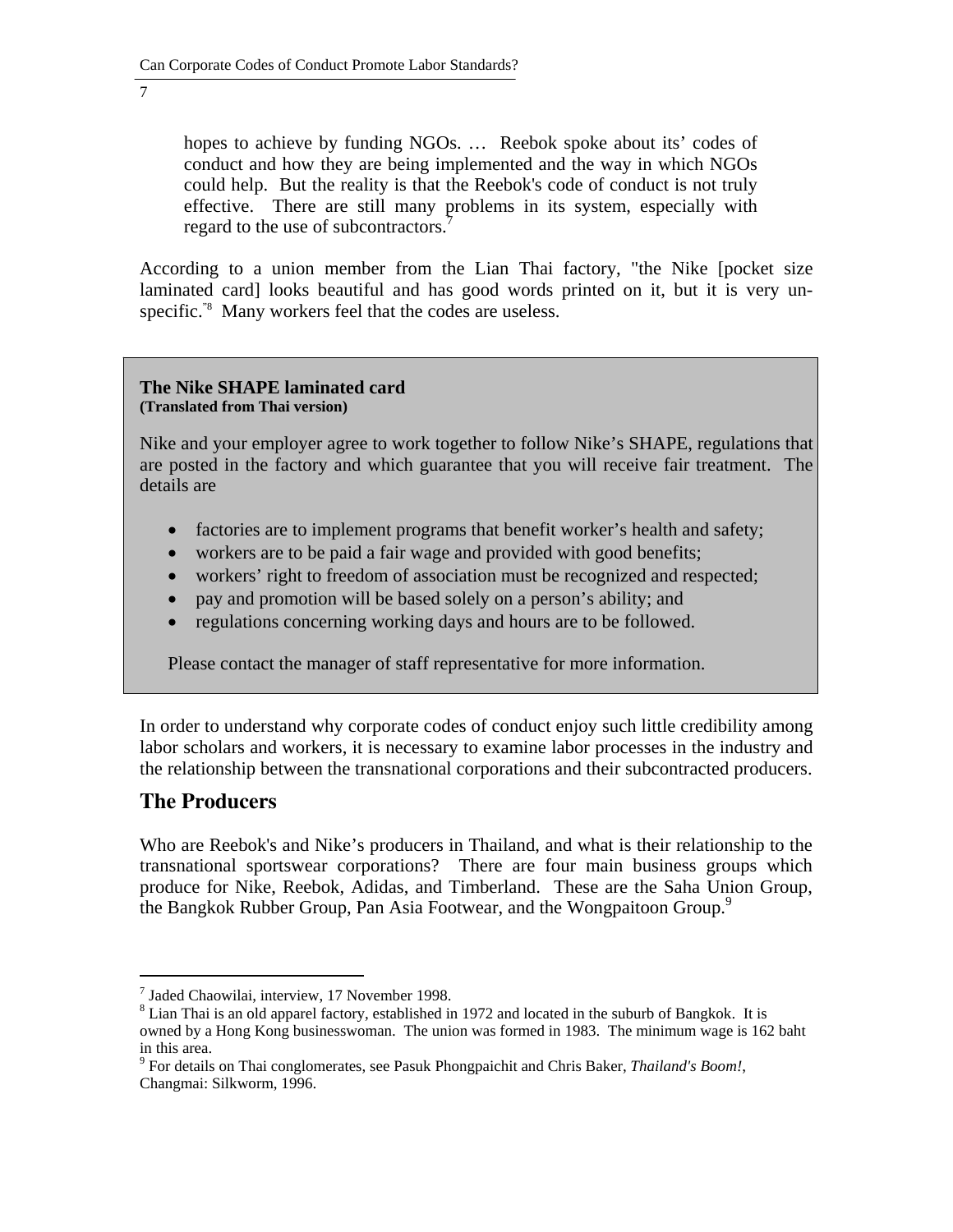**The Saha Union Group** is chaired by the former Prime Minister Anand Panyarachun. Panyarachun himself invited the Nike Company to Thailand in 1982.<sup>10</sup> There are more than 50 separate companies under the Saha Union Group. Footwear manufacturing is only one of the more than 200 commodities produced by the group. In 1997, the group declared a net profit of 458.4 million baht on total income of 11.78 billion baht (US\$ 337 million), down from 12.64 billion baht (US\$ 361 million), or 6.9%, in 1996.<sup>11</sup> Within their shoe production sector there are three companies: Union Footwear, Union Shoes, and Unisole. These companies subcontract from Nike, Adidas, and Timberland, for which the main markets are the United States and Europe. In 1997, the total before tax income of the three footwear companies was 2.407 billion baht (US\$ 69 million), an increase of 3.4% over 1996. The companies subcontracted production of the shoe uppers to remote villages in the Northeast region of Thailand.<sup>12</sup>

The other two major manufacturers for the major footwear multinationals are the Bangkok Rubber Group and Pan Asia Footwear. Each is a subsidiary of the Sahapathanapibul Group. Thiem Chokwatana originally established the Sahapathanapibul Group under contract from the Japanese based Lion Company in 1942. Thiem Chokwatana later formed a joint venture with the Lion Company and expanded production into instant noodles under the brand name Mama. He also started a grocery business, which moved into manufacturing. From there he built the Sahapath conglomerate, which now produces over  $70$  consumer goods.<sup>13</sup> The Sahapathanapibul Group, popularly known as the Sahapath group, covers many business sectors, including agricultural production, manufacturing of household, food, personal care, and baby products, as well as construction, investment, and international trade. In 1997, the Sahapath Group reported sales of 86.4 billion baht (US\$ 2.5 billion), an increase over 1996 profits of 12 billion baht (US\$ 343 million) with the net profit of 4 billion baht (US\$ 114 million).<sup>14</sup> The Sahapath Group also has shares in nearly 40% of the garment, textile, and footwear companies registered under the Stock Exchange Market of Thailand. Bangkok Rubber Group and Pan Asia Footwear are part of the Sahapath group, which are now the largest manufacturers of shoes in Thailand, contracting to most of the major labels.

**The Bangkok Rubber Group** consists of 37 companies. Thiem Chokwatana's son, Mr. Narong Chokwatana, is the Vice-Chairman. The group started to produce shoes under the brand name Olympic in 1974, with registered capital of 10 million baht. Later, it established its own brand name, Pan. In 1979, the company signed an agreement with

<sup>&</sup>lt;sup>10</sup> Juanjai Ajanant, Faculty of Economics, Chulalongkorn University, interview, 18 August 1998.<br><sup>11</sup> Before 2 July 1997, when the baht was made freely convertible, the baht was pegged at 25 to the US dollar. After 2 July 1997, the baht plunged to more than 40 to the US dollar before stabilizing in at the end of 1998 at 35. All dollar conversations given in this report are calculated at 35 baht to the US dollar.<br><sup>12</sup> Saha Union Public Company Limited, *Annual Report 1996*, Bangkok: Saha Union Group, 1997, 31.

<sup>&</sup>lt;sup>13</sup> These include Pao, Hi-class, Pro, Sofran, Mama, Myojo, Nissing, Koka, Mermaid, Evian, Lotte, Danone, Kodomo, Salz, Bionic, Q'lean, and Tonic.

<sup>&</sup>lt;sup>14</sup> With the floating of the baht in July 1997 this 4 billion baht (US\$ 114 million) profit was effectively halved.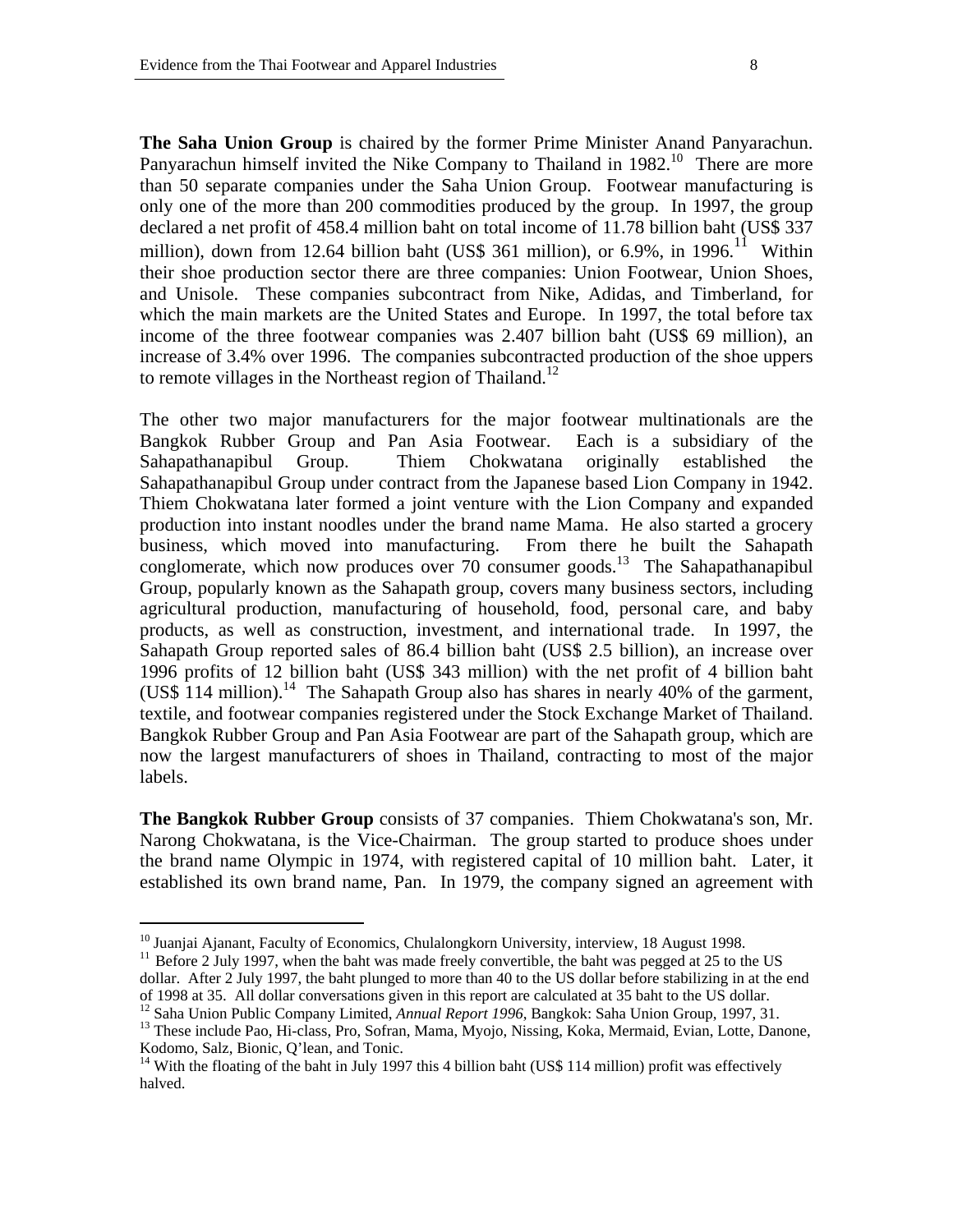Blue Ribbon Sport Inc. to produce Nike footwear for the American and European markets. In 1987, the Bangkok Rubber Group established a new plant to subcontract for Reebok. The Bangkok Rubber Group rapidly expanded production for transnational companies. The group has diversified into many areas of production and service, including real estate, agriculture, foods and beverages, and retail, and is concentrated in the Sena Town Industrial Estate and Saharattana Nakorn Industrial Estate, both of which are in Ayuttaya Province, on the outskirts of Bangkok.

In 1996, the Bangkok Rubber Group declared capital reserves of 975 million baht (US\$ 28 million). The company's main customers are Nike, Reebok, Adidas, and Timberland. The Bangkok Rubber Group produces roughly 7 million pairs of shoes for Reebok each year. Its total income in 1997 was 4 billion baht, an increase of 2.9 billion baht (US\$ 83 million), or 71.6 %, over its 1996 income. The group's total assets exceed 7.4 billion baht (US\$ 211 million). The floating of the baht on 2 July 1997 reportedly had a negative impact on earnings. The company declared a loss of net profit of 657.45 million baht (US\$ 19 million) in 1997 due to the higher costs of imported materials. Sixty percent of the materials used by the Bangkok Rubber Group are imported, chiefly from Taiwan and South Korea, the centers of footwear production in the 1960s and 1970s.<sup>15</sup>

**Pan Asia Footwear** was established in 1979, a few years after the Bangkok Rubber Group. Pan Asian Footwear produces mainly for Nike footwear but also for Timberland and Adidas. The Bangkok Rubber Group, with a 33.5% stake, is the largest of its share holders. At the same time, most of the share are held by business persons within the Sahapath group. The total registered capital of the Pan Asia Footwear group rose from 10 million baht to 800 million baht between 1979 and 1997. It has expanded its business to cover many areas of shoe production, material, and sales, and to promote and expand it own brand name Pan and Tripper in the local market. Pan Asian Footwear's income in 1997 was 1.491 billion baht (US\$ 43 million). Local sales consisted of 75.845 million baht (US\$ 2.2 million), while income from subcontracting for Nike and other brand names was 1.287 billion (US\$ 37 million) with the net profit of 212.64 million baht (US\$ 6 million), on 18.48% increase from 1996. Its total assets are 3.191 billion baht (US\$ 89 million).<sup>16</sup> Pan Asia Footwear reported that 72% of production cost went to materials, 20% to its management, and 8% to labor.<sup>17</sup> Since Pan Asia Footwear mainly produces Nike products, its main competetors are the Union Footwear and Union Industrial of the Saha Union Group, which also produce for Nike.<sup>18</sup>

The Sahapath Group declared total assets in 1997 from shoe production in both its Bangkok Rubber Group and Pan Asia Footwear of over 10 billion baht (US\$ 286 million).<sup>19</sup> The Sahapath Group provides shoes to almost all the big brand name footwear corporations. Therefore, the Sahapath Group has stronger bargaining power with these

 $\ddot{ }$ 

<sup>15</sup> Bangkok Rubber Public Company Limited, *Annual Report 1997*, Bangkok: Bangkok Rubber Group, 1998, 11.

<sup>&</sup>lt;sup>16</sup> Pan Asia Footwear Public Company Limited, *Annual Report 1997*, Bangkok: Pan Asia Footwear, 1998, 5. <sup>17</sup> Ibid., 6.

<sup>18</sup> Ibid, 6.

 $19$  Calculated from both companies' annual reports. Op Cit.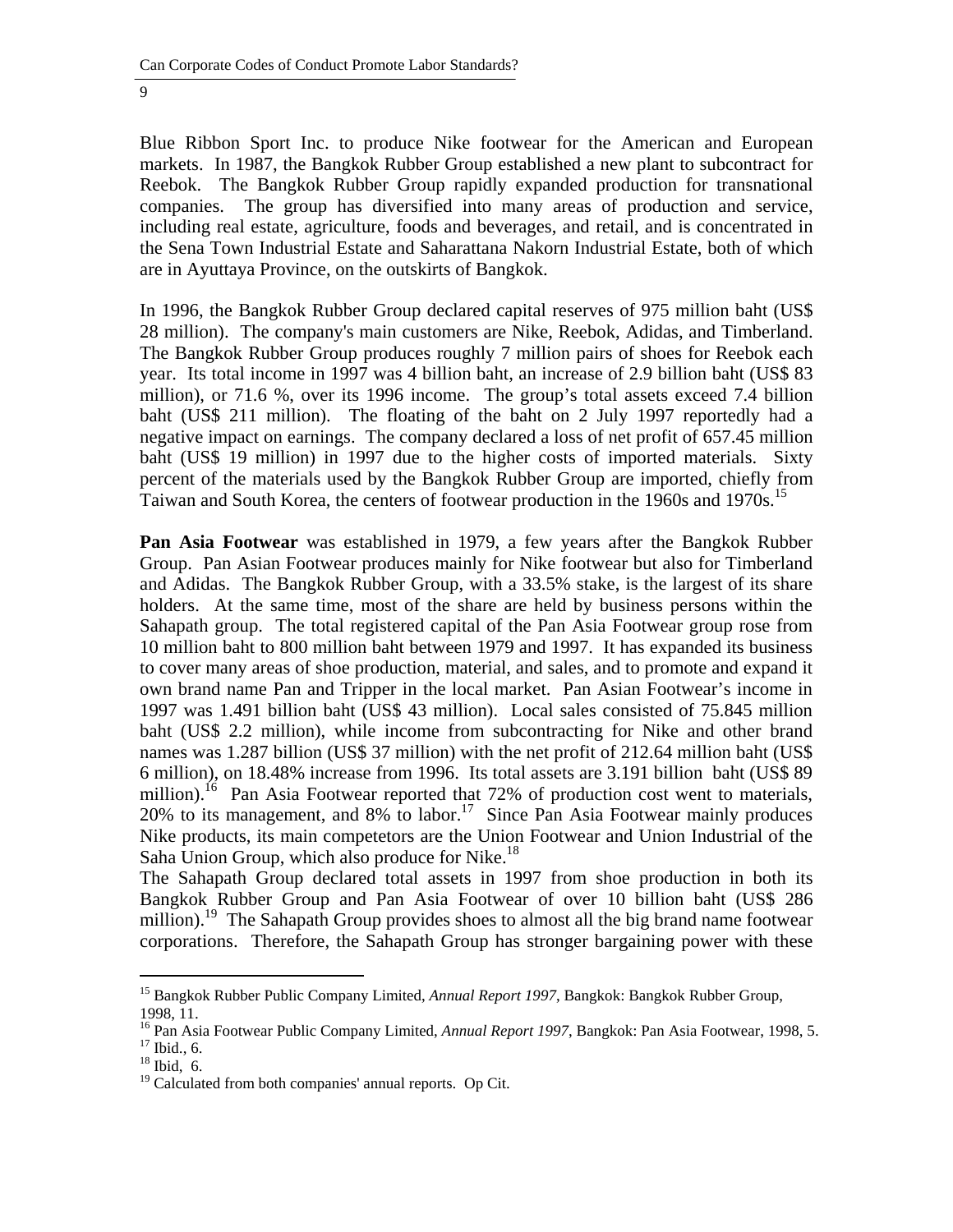corporations than Saha Union, which produces mainly for Nike, and the Wongpaitoon Group, which produces only for Reebok. Pan Asia Footwear reports that its can sell at the highest rate of any other footwear producer in Thailand.<sup>20</sup>

**The Wongpaitoon Group** is the sole retail agent for Reebok in Thailand. It is run by Mr. Charnsak Wongpaitoonpiya and his brothers. Mr. Charnsak is also the advisor to Deputy Minister of the Ministry of Commercial Affair, Mr. Paitoon Kaewtong. The Wongpaitoon Group started production in 1987 with 20 million baht in capital. In 1989, the Wongpaitoon Group started producing shoes for Reebok, and became one of five companies awarded Partnership Manufacturer status by Reebok International, which grants special privileges over other manufacturers. Benefits of being a Partner Manufacturer include access to information on market trends; technical collaboration; advance purchase orders; guarantees of orders of at least 80% of the production capacity or 600,000 pairs per month; and the right to select the model, which enables producers to lower production costs substantially. $^{21}$ 

At present, the Wongpaitoon Group's capacity is 7.2 million pairs per year. The Siam Athletic Co. Ltd., a subsidiary of the Wonpaitoon Group, sells 710 pairs of Reebok shoes per month in their shops in Thailand.<sup>22</sup> At the end of 1997, the company declared a loss of 756 million baht (US\$21.6 million dollar) largely due to the depreciation of the baht. Like the Bangkok Rubber Group, the Wongpaitoon Footwear Company has expanded its business to cover many areas of shoe production, from supplying materials, equipment, molds, to manufacturing and retailing under the Reebok license. The aim of this is to reduce the cost of imported materials by using local suppliers and materials. The Wongpaitoon Group has offered to build a six-story building for the Reebok's production department staff on it's own premises.

Mr. Charnsak Wongpaitoonpiya has a close personal relationship with Paul Fireman, Chairman of Reebok. On many issues, Mr. Charnsak will consult directly with Paul Fireman before consulting Reebok's local office. This relationship has caused some problems for the local and expatriate management staff of Reebok in Thailand, who have expressed their displeasure at sudden manufacturing or scheduling changes. In some cases Reebok staff in Thailand have been relocated, with 24 hours, over conflicts with the Wongpaitoonpiya family.

These three major footwear transnational corporations were not greatly affected by the economic crisis, while their producers reported large losses. According to the annual reports of the producers in Thailand for 1997, the Bangkok Rubber Group, Pan Asia Footwear, and the Wongpaitoon Group reported losses on the exchange rate of 657.45

 $\ddot{ }$ 

 $20$  This claim is based on Pan Asia Footwear's fee on board price, the cost of production, packing, and delivery to the harbor. The customer handles all shipping and customs costs unless the manufacturer fails to meet the agreed deadline for shipping.<br><sup>21</sup> Wongpaitoon Group Public Company Limited, *Annual Report 1997*, Bangkok: Wongpaitoon Group

Public Company, 1998, 10.

 $22$  Ibid, 18.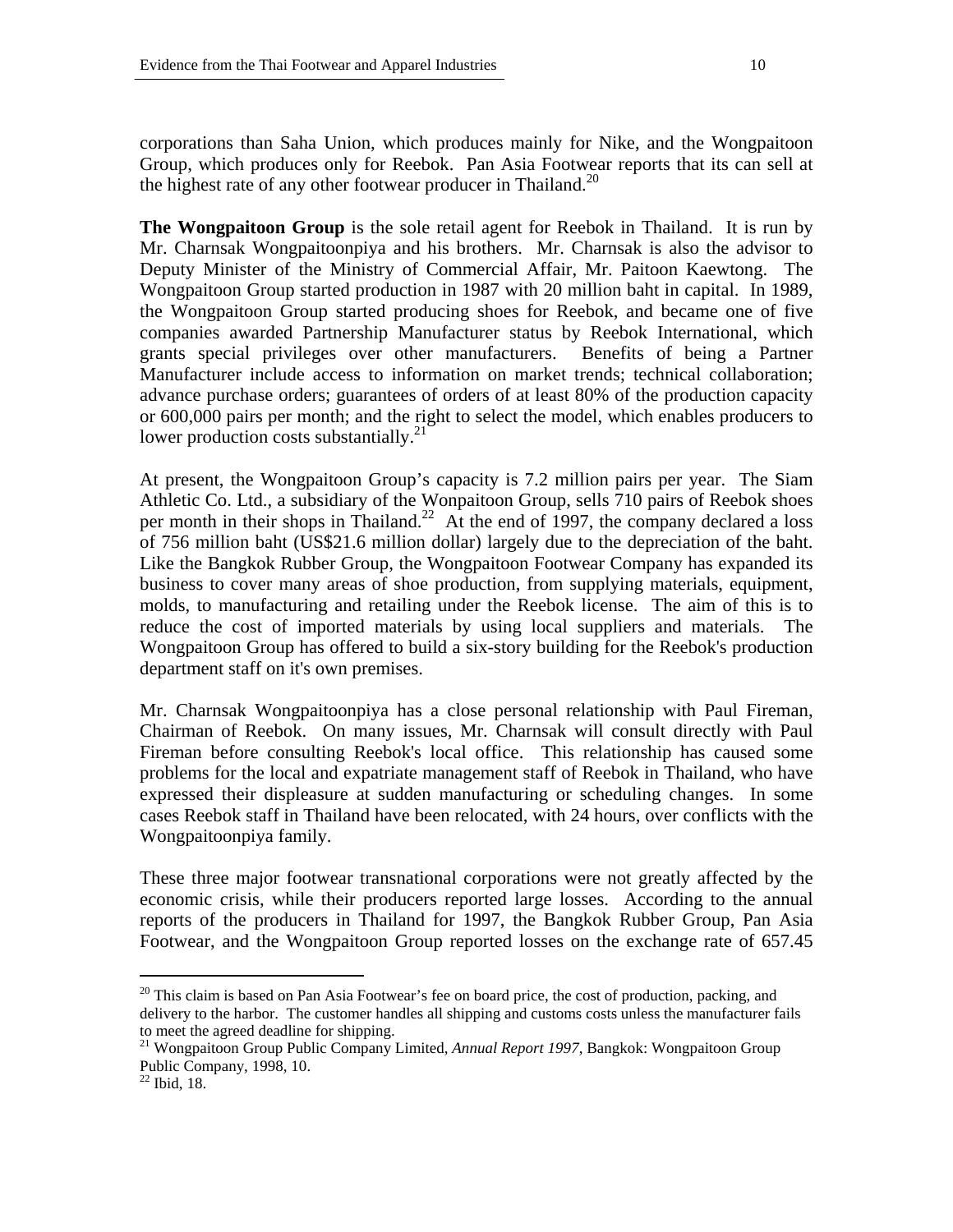l

million baht (US\$ 18.8 million), 271.00 million baht (US\$ 7.7 million), and 757.87 million baht (US\$ 21.7 million) respectively. However, their customers, Reebok, Adidas, and Nike, reported their net incomes for 1997 as 135.1 million, 258.5 million, and 399.6 million, respectively.<sup>23</sup> Nike reported a drop in profit and announced the redundancy of 2,000 management positions worldwide. Reebok also made managers redundant. Many of the redundancies were expatriates who had been enjoying benefits such as high salaries, housing allowances and maids, international school subsidy for the children, car expenses, personal drivers, and international transportation. These expatriates are replaced by local staff who is not entitled to any of these benefits. In Thailand, only over the last two to three years have companies like Reebok promoted local people to management positions.

In April 1998, the Wongpaitoon Footwear Company arranged a US\$ 100 million fiveyear loan from Daiwa Securities, a Japanese financial institution. According to Gerard Greenfield, research officer of the International Union of Food and Allied Workers in Asia and the Pacific,

securitization of future export earnings, and the new relationship of dependency on Daiwa as well as Reebok, adds another set of pressures which are passed on to workers in the form of a higher rate of exploitation. In addition, proponents of codes of conduct may also need to consider what impact this may have on the space for Reebok's code of conduct to be implemented. Given the iron cage of debt that Wongpaitoon is locked into, it seems that it is not just Reebok but Daiwa Securities too which holds a certain degree of power over the condition under which workers are exploited. $^{24}$ 

As of June 1998, Reebok was subcontracting production to seven footwear manufacturers under the Bangkok Rubber Group and Wongpaitoon Group, indirectly employing about  $20,000$  workers.<sup>25</sup> Reebok also subcontracts to 19 apparel manufacturers, which are small and medium side companies, employing a total of 15,600 workers.<sup>26</sup> As will be discussed below, codes of conduct have not been seriously applied to either the apparel or footwear industries.

<sup>&</sup>lt;sup>23</sup> www.hoovers.com/cg...n/brand\_nyt\_mlist.cgi?co\_name=adidas, accessed 20 October 1998; www.hoovers.com/cg…n/brand\_nyt\_mlist.cgi?co\_name=nike; accessed 20 October 1998; and www.hoovers.com/cg...n/brand\_nyt\_mlist.cgi?co\_name=reebok, accessed on 20 October 1998<br><sup>24</sup> e-mail posting to <u>iufasia@peg.apc.org</u> from amrc@hk.super.net, 15 May1998.<br><sup>25</sup> The Bangkok Rubber Group has numerous subcontract

Ayutthaya, Suphanburi, and Pichit, provinces in central Thailand. These are managed by Rungsit Footwear [RFC], Bangkok Rubber Sena 1 [SEN], Bangkok Rubber Sena 2 [SAN], Innovation [INF], and Innovation Nakornlaug [INN] of Bangkok Rubber Group. Wongpaitoon and Siam Unisole is managed by the Wongpaitoon Group.

 $26$  In footwear production, a subcontracting manufacturer will produce for different transnational companies simultaneously. For example, a factory in the Sena area within the Bangkok Rubber group, produces vulcanized rubber for Adidas, Nike, and Reebok.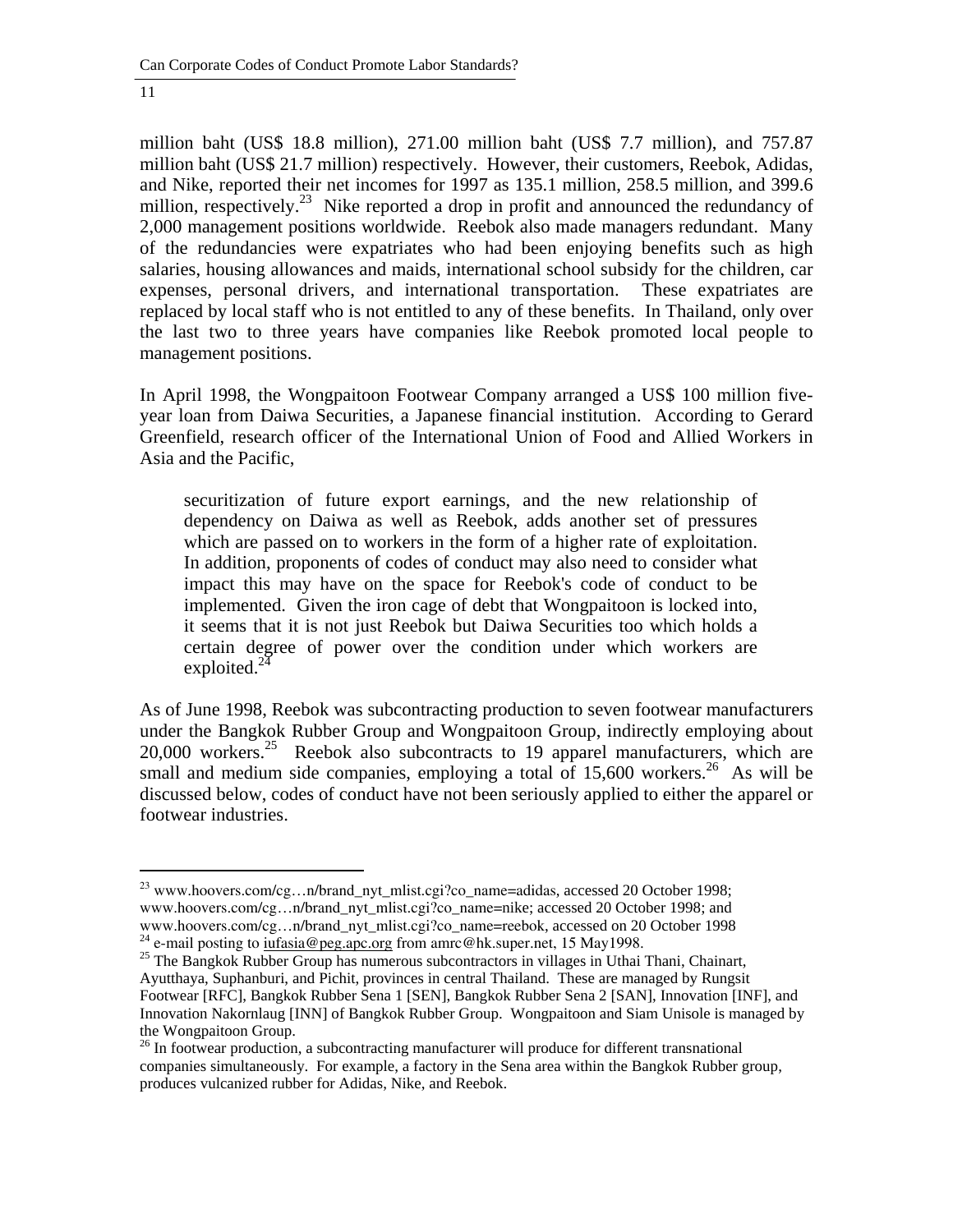## **The Labor Force**

Over 80% of the labor force in the footwear and apparel industry in Thailand are female. Over 80% of these women are unmarried. Employers favor unmarried women because they are easier to exploit and to dismiss and because employers want to avoid giving paid maternity leave.<sup>27</sup> Previously, female employees were asked to give urine samples when applying for jobs so that applications from pregnant women could be rejected. Job applicants are still asked if they are married. Often, if new workers, who are recognized under law as regular employees only after a four-month probation period, became pregnant, they are fired.

In the footwear industry, male laborers usual work in outer sole production which requires lifting heavy molds and pressing hot rubber. Men also work in cutting and packing. Workers in these areas of the production process receive 20 to 30 baht (US\$ 0.57 to 0.89) per day more than other workers. Thus, male workers generally earn more than female workers. Some women apply to work in these areas, so that they can earn higher wages. Siam Unisole, a subsidiary of the Wongpaitoon Footwear Company, in addition to manufacturing footwear, produces outer-soles and rubber pressings, supplies both Wongpaitoon and their own manufacturing division. Because of the heavier work required, Siam Unisole employs a greater ratio of men to women. However,  $65\%$  of the work force is still female.<sup>28</sup> In Wongpaitoon, female workers comprise 82% of the labor force.

The Bangkok Rubber Group is located in Ayuttaya Province, just outside of Bangkok. Workers there come mostly from the nearby districts and provinces. The minimum wage in Ayuttaya province is 130 baht (US\$ 3.50) per day, lower than the Bangkok area which is 162 baht (US\$ 4.38). As the Wongpaitoon Group manufactures in the Bangkok area, the minimum wage there is 162 baht per day.<sup>29</sup> Although many of the areas where workers produce footwear fall just outside of Bangkok, where the minimum wage is lower, the cost of living is similar to that of Bangkok. Overtime pay and bonuses are crucial for workers because regular wages are very low. Pan Asia Footwear assured its clients in its annual report in 1998 that, due to the economic recession in Thailand, there would be no further increase in the minimum wage in  $1998$ <sup>30</sup>. The company was right. The minimum wage has remained the same for the past 18 months even though consumer prices have increased dramatically.

l

 $^{27}$  Under Thai labor law, mothers who are regular employees are entitled to 90 days of paid leave, shared by the Ministry of Labor and Social Welfare and the employer.

 $^{28}$  Siam Unisole's workers report sheet for 22 April 1998.

 $29$  This minimum wage rate has been in effect since 1 January 1998.

<sup>30</sup> Pan Asia Footwear, *Annual Report 1997,* 7.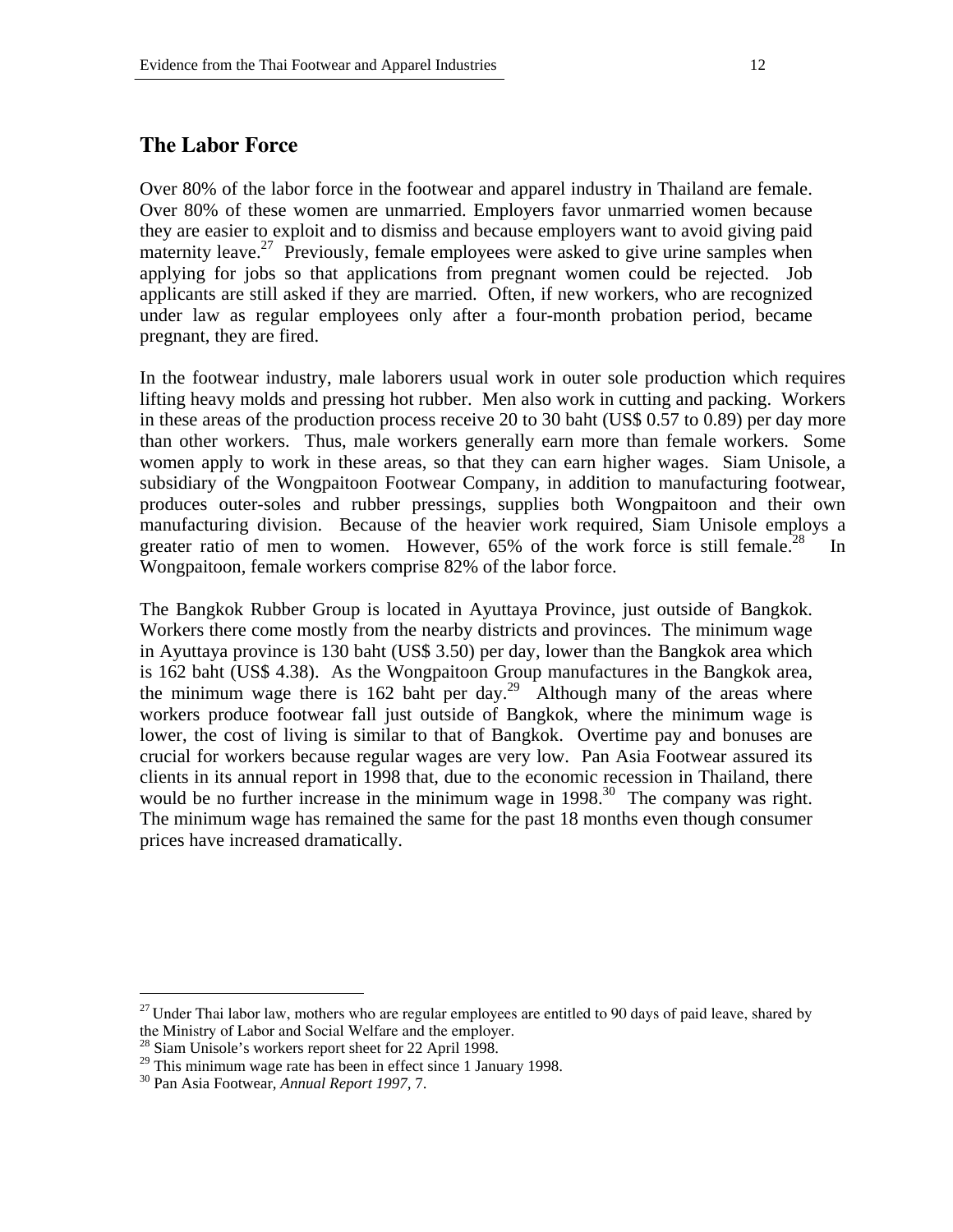

Siam Unisole employees in the stitching line. This photograph was taken after the introduction of personal protective equipment.

Although the facilities are in urban areas, most workers in Wongpaitoon group are from villages in the remote provinces, especially in the Northeast region of Thailand. Workers are generally poorly educated. In Siam Unisole, 57% of workers completed primary school. Only 35% have an education to the secondary school level. Education attainment among workers in Wongpaitoon is also low;

65% finished primary school; 25% completed M 3 [grade 9] and only 4.7 % completed M 6 [grade 12] at the secondary school level.<sup>31</sup>

As footwear producing does not required high skill, many workers seek initial employment in the industry to develop their skills for better paying jobs in other manufacturing sectors, especially in the electronics sector. According to management, one of the biggest problems in the footwear industry is high employee turnover. High employee turnover has an impact on the quality and quantity of production. This is different from the apparel industry where manufacturers normally terminate workers just before their four-month probation period is complete so as to avoid contractual obligations to workers. Although footwear manufacturing does not demand highly skilled workers, it is necessary for workers to develop shoe production skills. New workers need to receive some job training. Apart from productivity considerations, the high rate of turn-over among a capital scarce segment of the population, indicates that working conditions are poor and health hazards are great. If workers were minimally satisfied with their working conditions and their income, they would not resign. Since the economic recession, employee turnover has diminished. Large numbers of workers have been laid-off, especially in labor intensive industries such as garment and textile production. The Ministry of Labor and Social Welfare estimates that at the end of 1999 there will be approximately 2.36 million people, 7% of the total labor force, unemployed. $32$ 

 $\ddot{ }$ 

 $31$  Wongpaitoon's workers report sheet for 16 February 1998.

<sup>&</sup>lt;sup>32</sup> Arom Pongpangan Foundation, "Workers Comply with Government, Reducing Unemployment to 1.01 million," *Labour Review*, (April 1999), 24, citing *Krungthep Thurakit* [Business Bangkok], (31 March 1999), 11.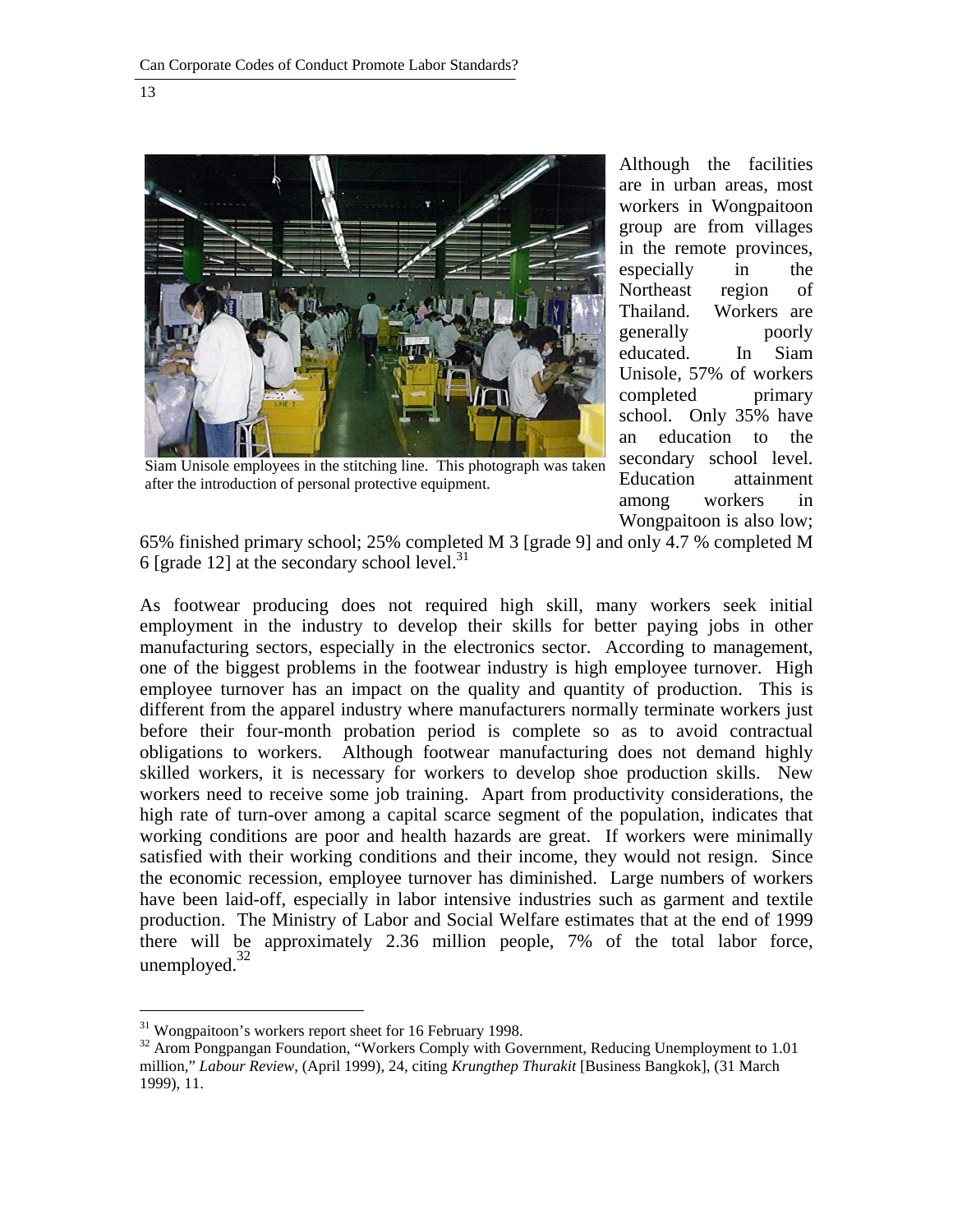In both the Bangkok Rubber Group and Wongpaitoon Footwear Company, the majorities of the workers are under the age of thirty and have been working in the factories for fewer than three years. In Siam Unisole, for example, over 60% of workers are between 20 and 25 years of age. Of the total work force at Siam Unisole, 61% has worked for less than 1 year, and 22% of workers have only 1 to 3 years' experience. In Wongpaitoon, 55% of the workforce is between 20 and 25 years of age. More than forty percent is in their first year work. At the closing of the Piyavat factory, workers were transferred to Wongpaitoon Footwear Company, bringing the proportion of workers with more than five years at Wongpaitoon to 22%.

#### **Labor Processes**

Mr. Narong Chokwatana of the Bangkok Rubber Group introduced labor management mechanisms now applied throughout the Bangkok Rubber Group. For example, he created a "satellite" program in which manufacturers subcontract production to smaller factories in villages so as to provide employment there. Many workers appreciate not having to move to congested and expensive urban areas. At the same time, the company saves



Workers using cleaning solvents without protective gloves. The heat in the factory makes the use of plastic gloves intolerable.

on labor costs. Workers in these remote areas are paid a minimum wage of 130 baht (US\$ 3.71) per day.

Mr. Narong also instituted a system by which wages are calculated according to specified target rates of work activity. Many workers in the main manufacturing units can reach the target and receive wages which are higher than the minimum wage. However, some workers, especially those in the Bangkok Rubber Group's subcontracting communities, receive less than the minimum wage even while working in excess of the maximum overtime. Payment at an hourly rate calculated by fulfillment of productivity norms, rather than according to hours worked, satisfies many workers in the main factories in the industrial town in Sena Area, but not in the subcontracted community factories where the workers have fewer mass-production related skills. In the Bangkok Rubber Group's Rungsit Footwear in Sena district, workers occasionally received more than the minimum wage. In Uthai Thani province the workers in most of the village subcontracting communities were underpaid for over time, from 1.5 % to 36% of the minimum wage.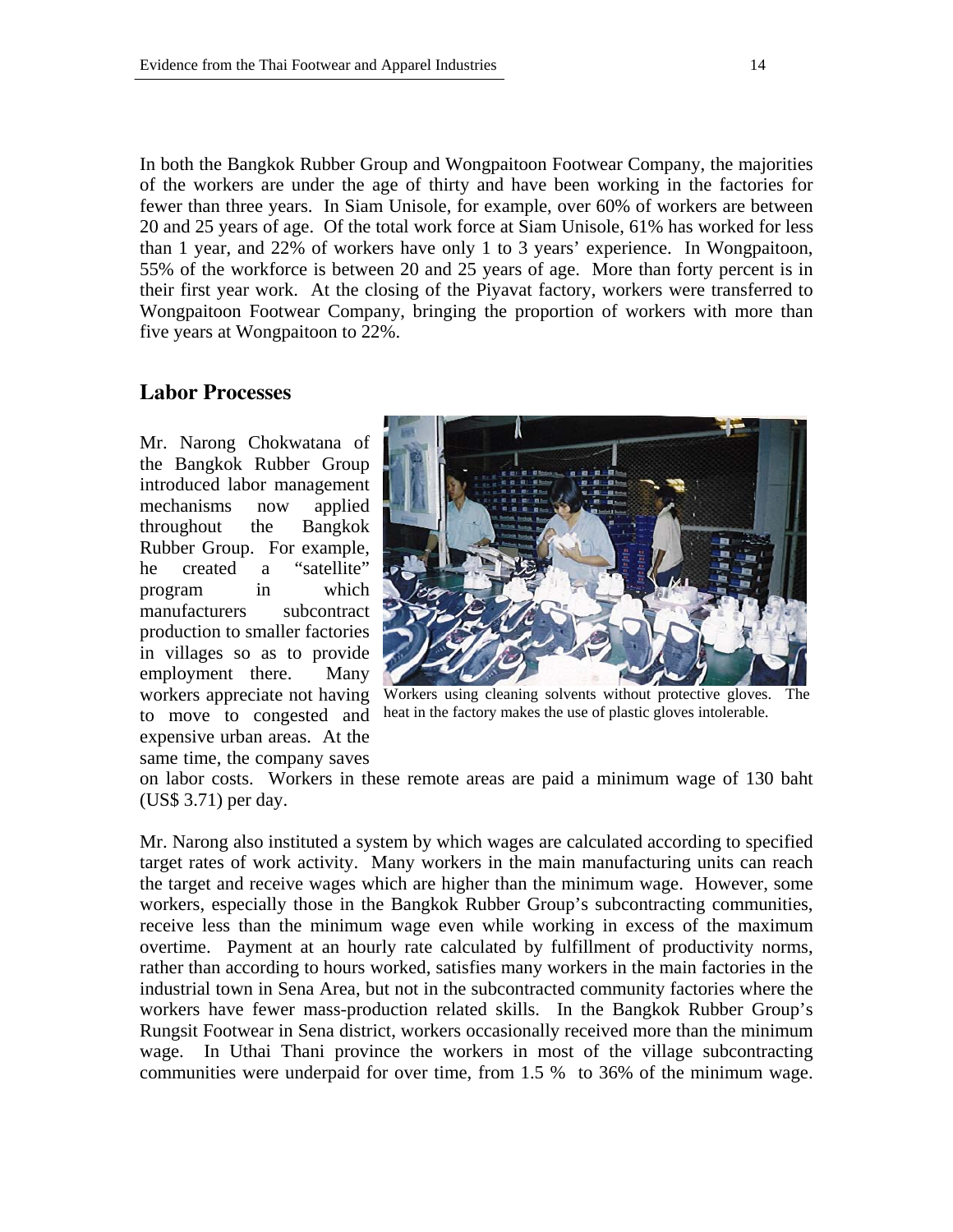Although, the Bangkok Rubber Group management explained the underpayment as an error in recording, the company has yet to resolve the problem.

The adoption of the target rate system at other manufacturers has been decidedly less welcome. The application of strict target rates has made it difficult for even experienced workers to work at a pace that would ensure a minimum wage. It is especially difficult to meet target rates in the stitching section. After the introduction of the target rate system at the Wongpaitoon factory, workers who cut uppers were first expected to cut 2,400 pieces per day. If workers met that target, they would be paid for 8 hours, at the minimum wage, and 2 hours, at an overtime rate. Recently, after a Reebok manager assumed responsibility for managing the Wongpaitoon factory, the calculation of time required to meet the target rate was reduced to 8 hours. Workers often must do overtime just to meet the target rate and to receive the minimum wage.

This system makes minimum wage rates meaningless, as workers often must do overtime, effectively without pay, in order to meet mandated quotas. If workers labor at a comfortable rate and fail to meet the mandated targets, they will be issued warnings and fired within a matter of days. For many workers, the experience of working feverishly to meet the target rate is an experience similar to forced labor.

## **Occupational Health and Safety**

One place where corporate codes of conduct have had a positive impact is in the area of occupation health and safety. The transnational corporations are particularly serious about fire safety. With every visit human rights coordinators must check fire exit and extinguishers.

Shoe production workers are exposed to many dangerous chemicals and physically hazardous environmental conditions.<sup>33</sup> Workers dip their hands in tubs of solvents without protective gloves. Workers in glue sections are especially vulnerable, as there is no effective protection from the toxic fumes. Many Reebok management personnel think that workers in the glue line have become addicted to the glue fumes. Many of these workers feel angry and emotional when they are not inhaling glue fumes.

Much of the protective equipment that can be used is also not appropriate and the workers do not want to use it. Although not all workers handle chemicals, are exposed to high heat, or are located in the high noise areas, the size and layout of the production facilities entail that most workers are affected from these chemicals or environments. Both the Bangkok Rubber Group and Wongpaitoon Footwear Company have been trying out the appropriate protection equipment and exchange information among themselves.

 $\ddot{ }$ <sup>33</sup> Chemicals used in the industry include Hisil, ZnO, Tio2, Mbt, TMTM, Wax, PEG, Stearic, Promol PD, Teepol, Silicone, MEK, Glue 2200, 5100, 6250, primer 007, 107, 230, toluene, shellsole, MC, 112 which authorised supply by Dong Young, a Koran company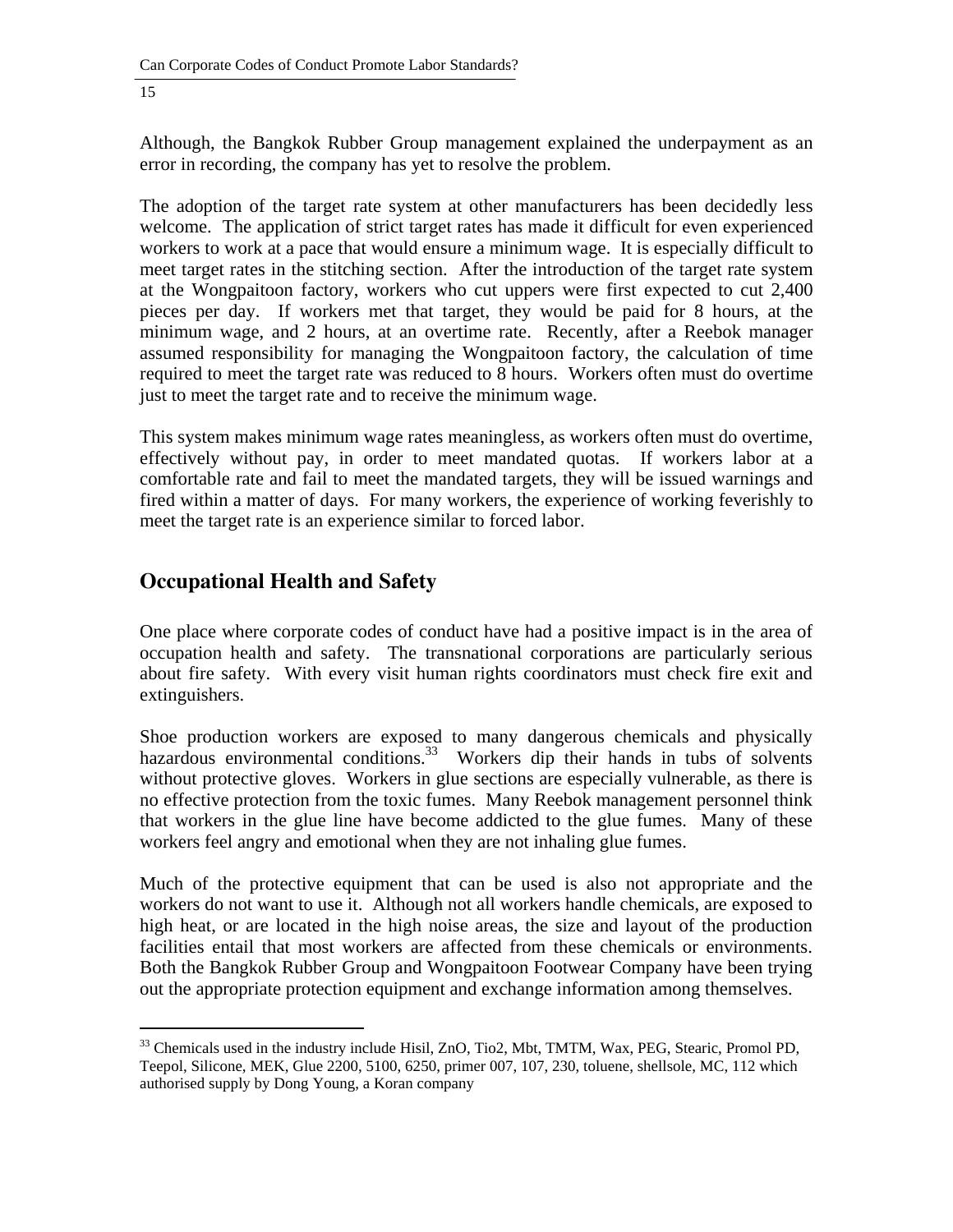After long protest by labor activists, Nike and Reebok agreed that their producers would use water-based solvents to eliminate the carcinogenic chemical toluene. Nike and Reebok have heavily advertised this fact. However, not all of the dangerous chemicals can be eliminated. Some of the most dangerous chemicals for processing, binding, and cleaning rubber are agents which pose a serious threat to unprotected workers.



Workers stitching uppers in a Siam Unisole factory. Manufacturers provide cloth-masks to workers to satisfy the codes of conduct. However, as much of the air-born pollutants in the factories are chemical and solvent-based, these masks are of little use.

The personal protective equipment that has been supplied to workers is in many cases not suitable for the intense heat in the factories. When supplied with plastic gloves, workers' hands will be soaked with sweat after only half an hour. Therefore, workers typically refuse to use the equipment provided. Most workers can not perform their work wearing such equipment. Moreover, some equipment is inadequate to the threats to health and safety for which they are provided. For example, the clothmasks supplied are useless against chemical fumes.

Many workers request transfers or resign because their work gives them headaches and makes them feel like vomiting. Even though codes of conduct have been in force for some time, health and safety violations are prevalent throughout the industry in Thailand. Occupational health and safety has only recently been discussed and improved. Many manufacturers still seem to think that it is acceptable for workers in stitching lines to have their hands cut by sewing needles, for workers in the pressing line to be struck by heavy machines, and workers in assembly lines to have solvent spit into their eyes. Every day, workers complain of rashes, headaches, stomachaches, and nausea. Medical check-ups, which are typically provided only once a week, if at all, attract queues of hundreds of workers. Serious accidents are also common. Most management turns a blind eye as they do with many other such occupational health and safety issues.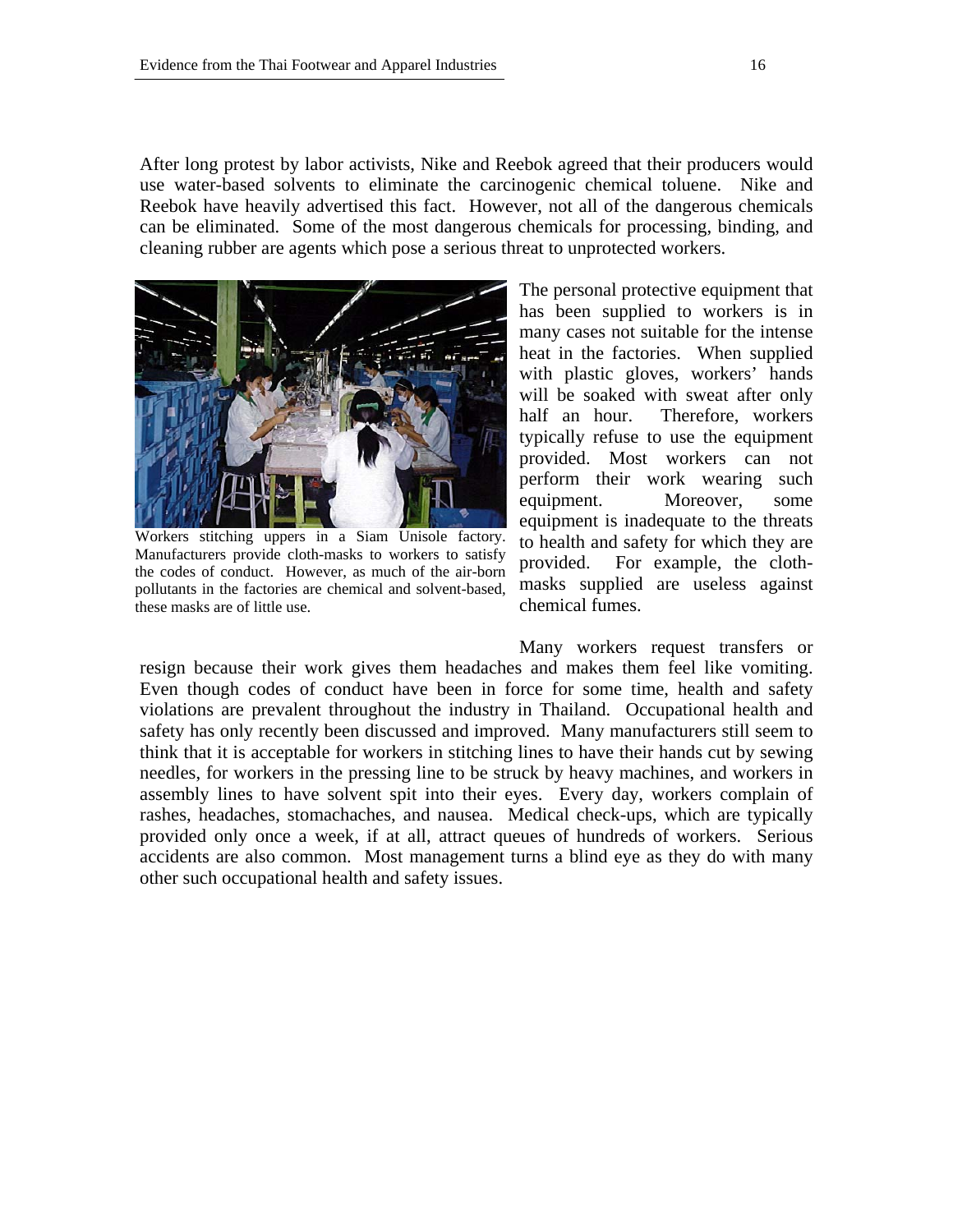With Nike's focus on the environment, Bangkok Rubber Sena 1 factory, its manufacturer, thought it necessary to install waterfalls in the factories, at great expense, after Nike suggested the factory appearance needed improvement. Innovation Nakornlaug plowed significant funds into a beautiful orchid garden at their factory to please Reebok and Adidas. While the Wongpaitoon Footwear Company claims that they have spent more money in improving the factories' working environment than any other manufacturers, the Rungsit Footwear factory is better designed. Situated in an open space in the middle of the rice fields, the factory does not require extensive air ventilation.

The Wongpaitoon disadvantage is that it is located in an urban area and therefore the inside temperature is higher and the proper ventilation is difficult and expensive to provide. The Wongpaitoon Footwear Company factory's



Workers in the Bangkok Rubber Group factory were applying Toluene, a carcinogen, with bare hands.

temperature is significantly higher than the outside temperature. In summer months, when the outside temperature can be up to 40 degrees Celsius, the working temperature inside the facility is difficult to bare. In the afternoon, workers used to apply baby powder to freshen up and reduce perspiration. Wongpaitoon has prohibited workers from applying baby powder, as the company claims that it soils the products. For shoe production, having an open working environment is generally better than a closed one.

Rungsit Footwear, a part of the Bangkok Rubber Group, being one of the coolest factories, is well regarded among workers of the industry. Many workers from the Bangkok Rubber Group group have gone to work for Rungsit Footwear. In an effort to reduce the numbers of workers migrating to Rungsit, the Bangkok Rubber Group declared that workers who resigned from their manufacturing operations would not be reemployed for a period of three months.

## **Codes of Conduct in the Apparel Industry**

Labor practices in the apparel industry are quite different from those of the footwear industry. The capital required to set up an apparel manufacturing unit is lower than the footwear industry. Therefore, apparel is mostly produced in small and medium sized businesses and in sweatshops. There are few skills or materials required. Generally, the apparel manufacturers produce for many different brand-names and therefore the incentive to follow codes of conduct is very limited. Since apparel manufacturers have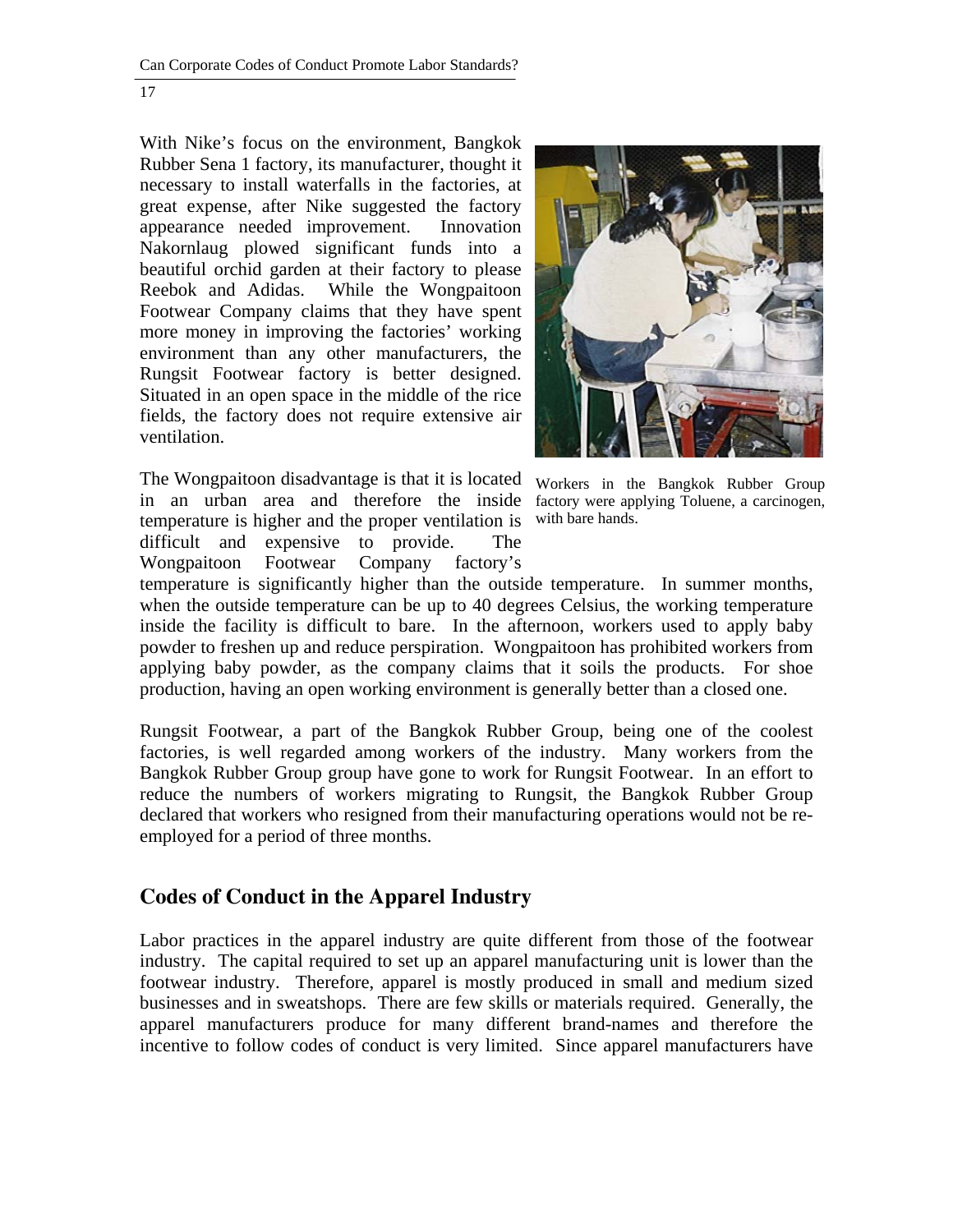been operating in Thailand longer than the footwear industry, many manufacturers, including Par Garment, Eden Group, and Lian Thai, for example, have workers' unions. Apparel manufacturers dislike unions. The Austrian-owned Eden Group, for example, where a union had organized in the late 1980s, closed down operations in September 1996 without paying any compensation to its 700 workers. The Eden Group continues to sell subcontracted products to transnational corporations, including Waltz Disney and Warner Bros. Workers' legal suits against the owner are still pending.The Par Garment company has also suppressed union activities. Par Garment produces for nearly 20 brand-name products, including Nike and Adidas sportswear, have violated many labor rights. For example, the company fired union members without paying compensation, subcontracting production to sweatshops where workers are not protected by law.

Enforcement of codes of conduct in the apparel industry is very weak and performed only on a voluntary basis. Thus, not many of the apparel producers follow codes of conduct. Although there are not many dangerous chemicals used in the apparel sector, the apparel sector is one of the worst violators of workers' rights. In apparel factories, workers are often expected to work more than 60 hours per week. Reebok human rights teams know that the apparel manufacturers violate their codes of conduct, but they choose not to act because the companies in the apparel sector do not need the Reebok orders, as they have many other companies willing to purchase from them. Instead of canceling their orders and finding another manufacturer, the apparel corporations ignore the problem.

The contrast between labor conditions in the footwear and the apparel sectors suggests that a reliable relationship between transnational companies and subcontracted producers is prerequisite to the effective implementation of corporate codes of conduct. The experience of workers at Wongpaitoon, however, demonstrated that management at transnational corporations must also be attentive to the labor policies of their producers and subcontractors. It is unacceptable for transnational corporations to claim that they are not responsible for the practices of their so-called venders. Transnational corporations which do not wish to take responsibility for their producers' labor practices should not advertise that they have corporate codes of conduct.

Labor practices within the Lian Thai company help to illustrate the conditions within the apparel sector. Lian Thai employs approximately 700 hundred workers and subcontracts their orders to more than 40 sweatshops in the Bangkok area and in Burirum and Ubon Ratchathani, in the Northeast. Often the quality of the products produced by these small subcontractors is so poor that the products must be repaired in the main factories. Workers from Lian Thai, which produce sportswear for Nike, Reebok and Adidas, claim that they have been working at least 4 to 6 hours of overtime every day for the past year and on most Sundays. If orders are high, they work until morning. Every week many workers suffer serious cuts and injuries to their hands, including broken bones, from industrial sewing machines.<sup>34</sup>

l 34 Lian Thai union members, interview, 28 December 1998.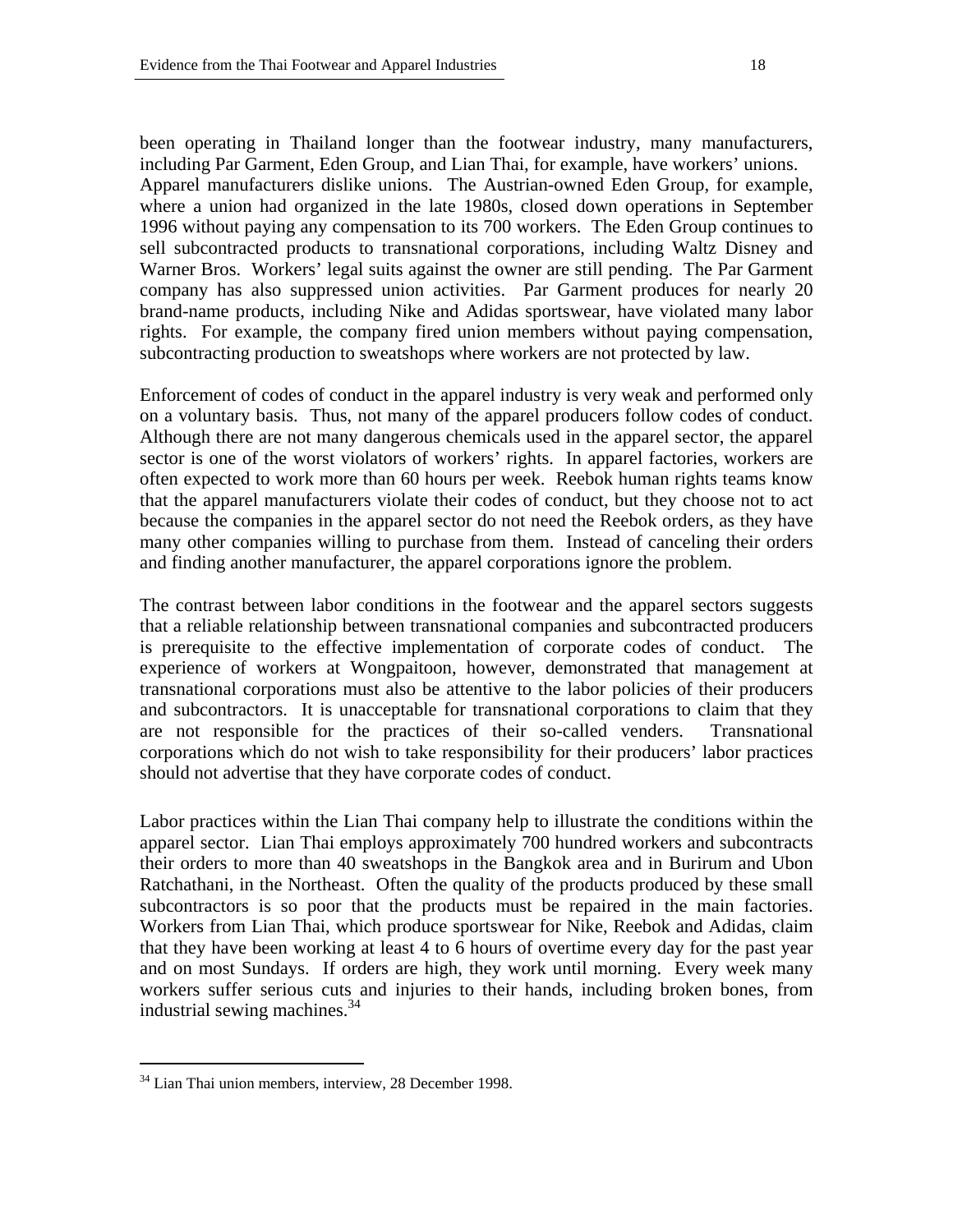It is the usual practice of Lian Thai to fire workers before the completion of the fourmonth probation period. Just before this period is completed, the workers are dismissed and asked to re-apply for their job if they would like to continue their employment. Lian Thai can then avoid being held responsible for workers, such as the payment of medical insurance, under Thai labor law.

The union at Lian Thai no longer has any power to negotiate with management. Workers with less than one year of work experience at Lain Thai who applied for union membership were dismissed. The union now has to avoid accepting membership applications from workers with less than one year's experience.

## **Violations of the Right to Association at Par Garment**

The apparel industry has seen increased subcontracting to sweatshop, reduction of employment of regular workers, and moves to crush union organizing. The experience of workers at Par Garment Apparel Manufacturer illustrates this trend. Par Garment Co. Ltd is a medium size manufacturer, based in Phatumthani. It produces shirts and sportswear for nearly 20 transnational companies, including Nike, Adidas, the Gap, Old Navy, Champion, Karet Francisca, Chicago, Brittania, London Fog, Fila, and Gymboree. Mr. Apiwat Rattanamangkla, the nephew of textile magnate. Mr. Sukree established the company in 1987, with capital of 14 million baht, and employed over 800 workers.<sup>35</sup> Par Garment's property alone is valued at over 288 million baht (US\$ 8.2 million).<sup>36</sup>

Over the last ten years, the company has expanded its' business to another three subsidiaries, the Par M Co. Ltd. in 1991, the Par Consortium Co. Ltd. in 1992, and the Monthinee Co. Ltd. in 1992. However, the growing prosperity of the business is not reflected in the welfare and security of the employees. A large number of workers have been laid-off since 1995 from Par Garment manufacturers as the company is subcontracting orders to small sweatshops. The number of regular workers has declined as business has grown. In 1995, there were 500 regular workers, but as of October 1998, when additional batch of 70 workers were laid-off, there were only 200 workers remaining at Par Garment Co. Ltd.

 The Par Garment owner has long and much exploited its workers by giving underpayment, denying… pay[ment of] overtime wages, [requiring] forced overtime [work], providing none of the working welfare necessary under laws. Employees were made to work in shifts, which each lasted for straight 12 hours with strict permission time to use the toilet. Women workers were also sexually harassed and violated.<sup>37</sup>

 $\ddot{ }$ <sup>35</sup> Pasuk Phongpaichit and Chris Baker, *Thailand's Boom!*, Chiang Mai: Silkworm Books, 1996, 18.<br><sup>36</sup> The Par Garment financial report to the Pathumthani Chamber of Commerce, 25 April 1998. This does

not include the property of Par Garment's four subsidiaries.

<sup>&</sup>lt;sup>37</sup> Asia Pacific Workers Solidarity Links, Bangkok, "The Closure of "Par Garment," mimeograph, (24 December 1997).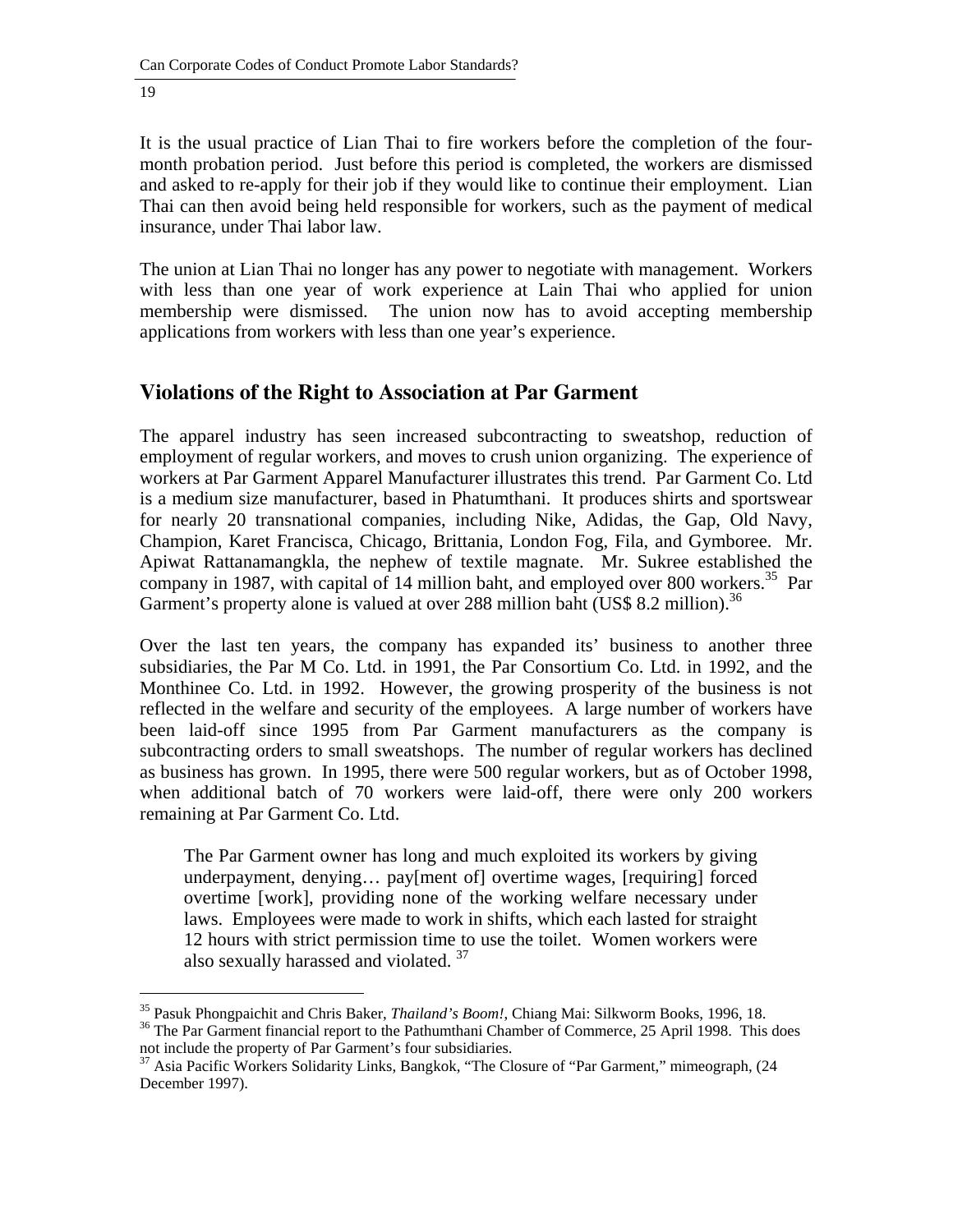In 1990, the employees united to form a workers union, lead by Sripai Nontri. The management opposed the formation of the union.<sup>38</sup> Nearly all of the workers went on a 9-day strike to mobilize workers to form a union and press the management to recognize it. The 9 days strike concluded with the successful formation of a trade union on 11 June 1990. While ten years has passed, workers still receive only the minimum wage and work under very poor conditions.

In 1995, the four main Par Garment union committee, Sripai Nontri, the chairwoman of the union, Nora Putuchon, Saneh Hongtong, and Vacharee Sangsuk, were fired. Each of these four workers filed lawsuits against the employer and won their cases in the Labor court. Sripai and Saneh lost subsequent cases in the court, while Nora and Vacharee settled their case with a 60,000 baht (US\$ 1,714) settlements out of the court.

On 27 October 1997, the negotiation day between the union representatives and management, the management handed the union representatives a letter announcing the closure of manufacturing, commencing on 29 October 1997. The management claimed that the factory needed to be closed because an agreement could not be reached with the union.

"The management thought that the workers would not be able to continue the strike for so long and would give up in the end," but the management was wrong.<sup>39</sup> Four hundred and forty nine of the 500 remaining workers of the Par Garment workers called a sit-in protest in front of the factory. A few months passed, but the employers would not come to meet with the union committee at the negotiation table. In March 1998, in the fifth month of their protest, the union committee met with the Prime Minister to seek his help. The Prime Minister ordered the Minister of Labor and Social Welfare to help urgently settle the case. Then on 13 March 1998, the employer attended a meeting with the union for the first time and the case was settled; the manufacturer agreed to re-open operations on 22 April 1998, and not to take any action against the demonstration workers. During the six month protest, workers received much support from both local labor unions and international labor institutions. Asia Pacific Workers' Solidarity Links assisted in a letter writing campaign to the Thai Prime Minister and publicized the problem throughout its network. However, when the manufacture re-opened on 22 April 1998, only 318 workers return to work.

Although the agreement was written in the labor office and an officer of the Ministry had signed as a witness, only one month after the operation of the manufacture, on 25 May 1998, the personal manager posted two announcements. The first announced the dismissal of the 24 workers who had organized the demonstration and disrupted production. The workers, accused of inciting other workers to strike, were dismissed

 $\ddot{ }$ 

<sup>&</sup>lt;sup>38</sup> The Par Garment workers union members, who are mostly women, were one of the leading union in the Rungsit Industrial Area. The union has joined the Young Christian Workers activities and share its offices. Sripar Nonsri and Saneh Hongtong are now working for the Young Christian Workers – Thailand.

<sup>&</sup>lt;sup>39</sup> Par Garment Workers' Union Committee member, interview, 24 December 1998.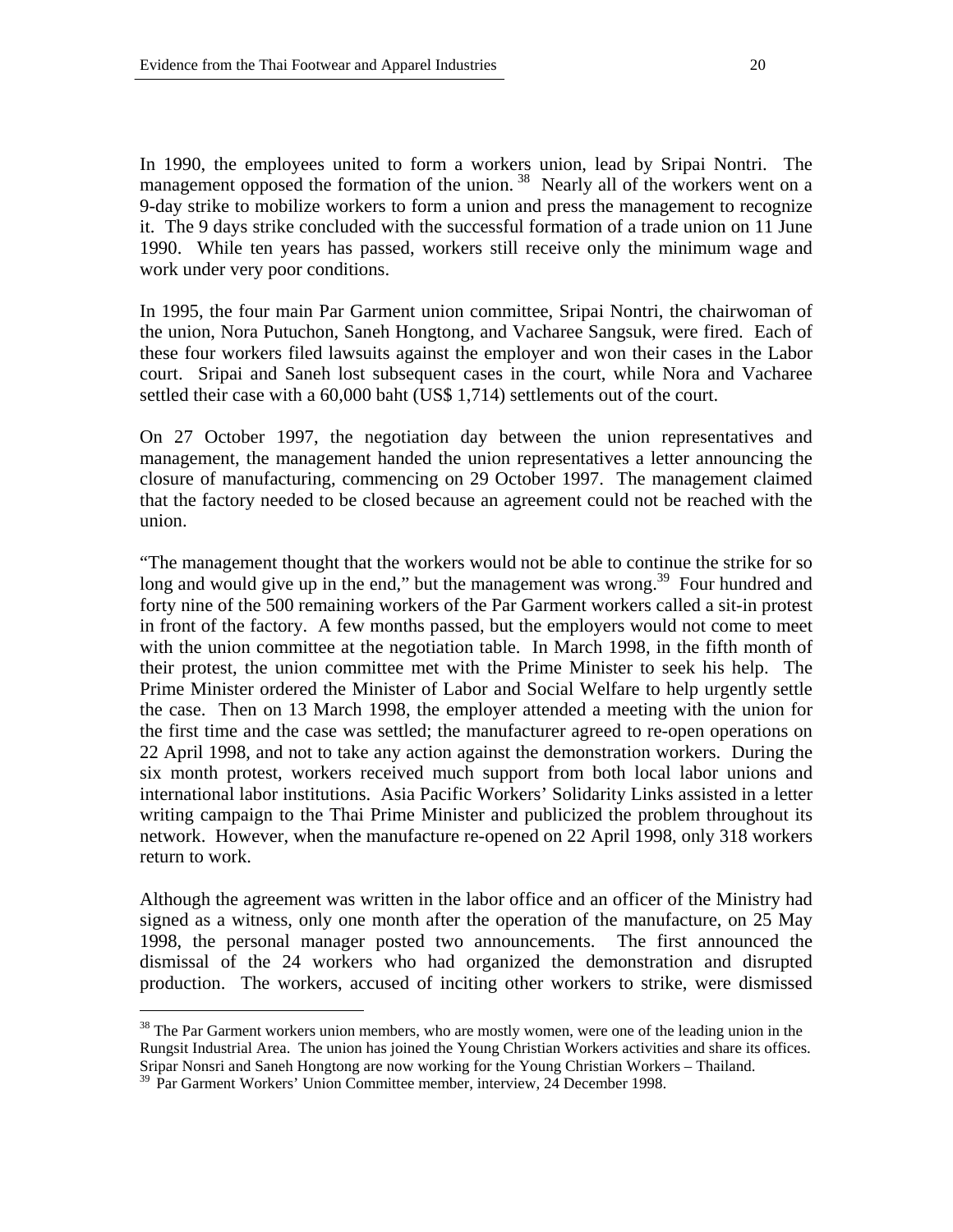without any compensation. The second notice announced that the manufacturer had filed a law suit in the labor court asking for the dismissal of the six union committee members. The manufacturer agreed to pay wages to the six, on the condition that they did not come to the factory premises until the day of their dismissal. After the announcement from the management, the Par Garment Workers Union Committee sent a letter to the director of the Department for the Workers' Welfare and the Protection of Worker, the Ministry of Labor and Social Welfare requesting help.

With the help of Mr. Chat Jittipong, a lawyer from the Union for Civil Liberty, a legal aid non-governmental organization, these 24 workers and the six union committee members filed a counter suit against the employer, demanding compensation and the return of their guarantee deposit money and unpaid bonuses. The total claim was approximately 53,000 baht (US\$ 1,514 dollar) per worker. In the first trial of the 24 workers on 17 December 1998, the judge tried to persuade the workers to settle the case out of court and accept 50% of their claim. The workers rejected the judge's advice, and the cases are still pending.

Since the manufacturer produces for many transnational corporations which have codes of conduct, in particular The Gap and Nike, the manufacturer should respect workers' right to form a union. Instead, workers have not been apprised of the codes of the transnational corporations. The workers have never been interviewed or questioned by any of the transnational corporations representatives, about their working conditions. Indeed, it is very difficult for the workers to talk to the transnational corporations representatives. The manufacturer informs workers the day before the arrival of the transnational corporation representatives that

 [t]he workers should not look in the eye or speak with the customers because this is an important customer, and we are to receive a big order. The management also clean up the factory and had told the workers not to leave anything on the ground the day of the visit, though it is not a practice in the daily situation.  $\dot{ }$ 

Apparel products are increasingly produced under the subcontract system, employing workers in Bangkok sweatshops and in rural areas, especially from Isan, the poorest region of Thailand. According to Asia Pacific Workers' Solidarity Links, over 20 sweatshops in the Bangkok area have been contracted to produce for Par Garment.<sup>41</sup>

Many of the laid-off workers have to turn to sub-contracting of these products, although they know that they will be exploited and the wage they receive from subcontract is lower than what they received when working for the manufacturer. The sub-contract system payment is made on the amount of pieces produced. As the price is set at a very

<sup>&</sup>lt;sup>40</sup> Committee member of Par Garment workers' union, interview, 11 December 1998.

<sup>&</sup>lt;sup>41</sup> Asia Pacific Workers' Solidarity Links, "The Closure of Par Garment Company," mimeograph, (December 1997), 3.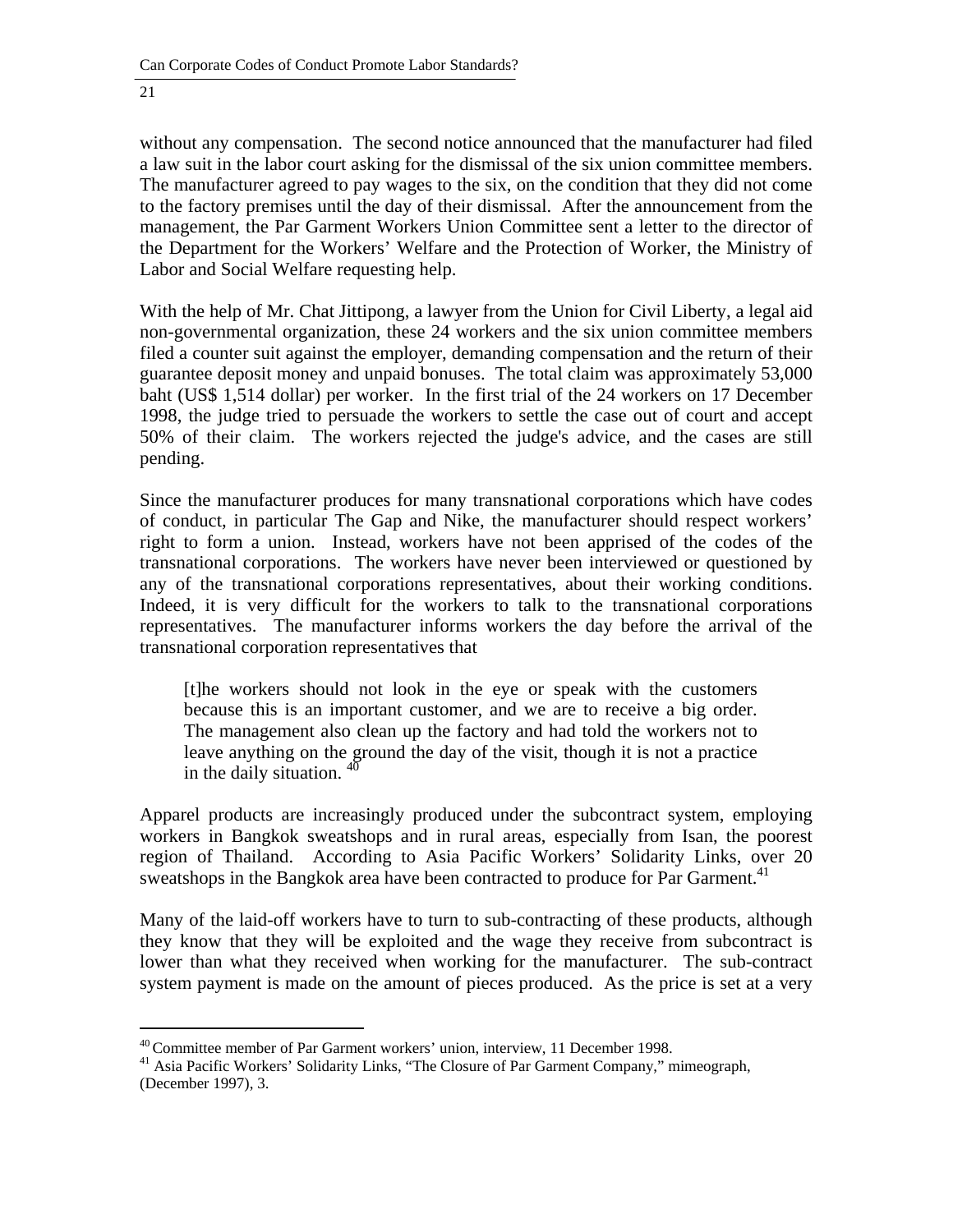low rate, the workers receive less than the minimum wage. They have to work longer hours, and without labor laws for protection. They live each day of their lives in uncertainty.

Many manufacturers are attempting to work a loophole in labor law number 75 to close their manufacturing and pay only 50% of their wages. The law was passed in 1997 in response to the economic crisis, which began in 1997. Labor law number 75 states that

[i]n the event that any employer has to stop its operation, either permanently or temporary, [for] an [un]expected reason, the employer is allowed to pay the employee not less than 50 % of their wage and at the rate the employee received before the date of notice of closure and for the whole period that the employee is not working.… The employer must inform the employees and the labor officer before the day of closure.<sup>42</sup>

Many manufacturers have been abusing this gap in the law by announcing the temporary closing of the manufacture when orders are low and paying only 50% of the wages to their workers. The Par Garment Manufacture have also been abusing this law. The management made an announcement on 13 September 1998 that they were going to stop operation from 26 until 29 September and then again from every Saturday until Tuesday during October and November [26 days in total]. Since the normal working wage is already low, it has been very hard for the workers to survive.

 The workers are feeling so desperate, especially the workers with children. Their lifes are so suffering. Many women workers who have been laid-off also are facing the situation that the husband had left them to handle the children and all the household's bills alone…. Due to the economic suppression, they are facing many kinds of family violence." <sup>43</sup>

The Par Garment workers receive only the minimum wage of 162 baht per day. Workers face a very serious situation if they receive only 50% of that minimum wage. Statement by Par Garment Workers helps to illustrate their plight.

 Now my elder brother has to bring rice from our field and some money to give to me because I haven't been working since May 1998. I can not even afford 200 baht for a bus to go home for this coming new year holiday. I was very strong before I came to work in this industry, and could handle hard work in the field. Since I have been working for Par Garment for almost ten years, I can no longer work in the field. Not because I do not try to working in the field. I have tried, but I have no energy left for this hard work any more. My health is getting much weaker now.<sup>4</sup>

<sup>&</sup>lt;sup>42</sup> Ministry of Labor and Social Welfare, Government Gazette, 1997.

 $43$  Committee member of Par Garment workers' union, interview, 11 December 1998.<br> $44$  Committee member of Par Garment workers' union, interview, 11 December 1998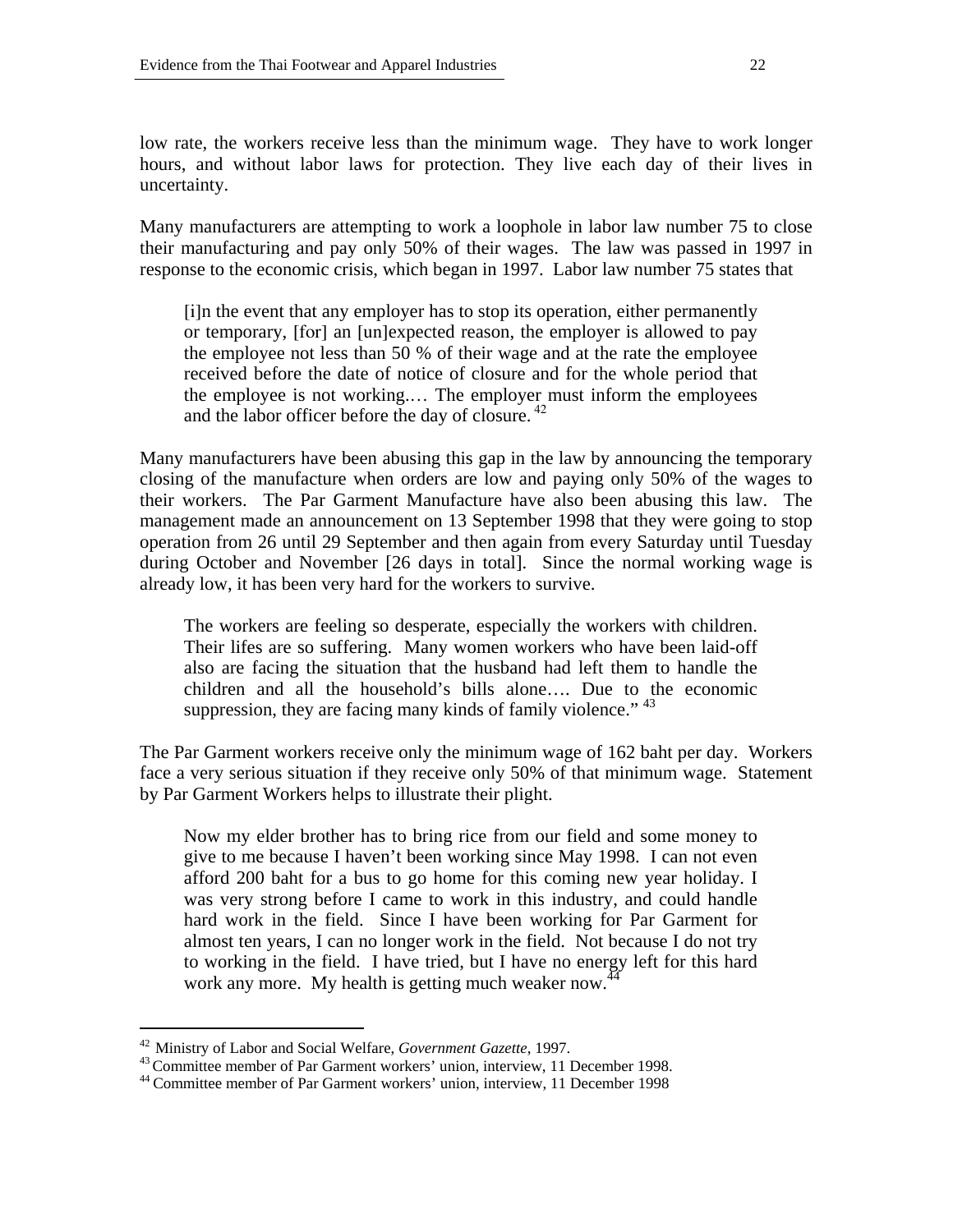l

 We have been eating very poor food now…only eating salted fish and *somtum* [papaya salad]. Since the pre-cooked food is so expensive for us - a plate of rice and curry costs 25 baht - we have to share the price of the food with friends and cook at home. But sharing with friends still costs us about 12 baht for each person….For these 12 years of working in the Par Garment, I remember there was only one time when I allow myself to see a movie in the cinema and paid 90 baht for the ticket. Though it was only 90 baht, after the movie I was regretted going because that 90 baht could enable me to buy food for 3 days. $45$ 

Before 1997, we called for the strike because we were forced to work overtime with no opportunity to take a holiday, we wanted to go home for the holiday. But now we have so many holidays, and we have no money to go home. There is nothing in balance…I have no question why people commit suicide. 46

The employers have been applying many strategies to divide and weaken the unions. Many of the union committee members have been sued by the employers. They are also stopped from going into the factory and from working.

#### **The Piyavat Workers' Union**

The experience of the Piyavat Workers' Union demonstrates that corporate codes of conduct do not guarantee workers the right to freedom of association or collective bargaining. Piyavat Rubber Co.Ltd. was one of the first manufacturers of the Wongpaitoonpiya family. Piyavat started manufacturing in 1976, and at that time employed over 3,000 workers. The Piyavat Workers Union was established in 1981. The Wongpaitoon Group were and still are very scared of the words "trade union," because the Piyavat Workers Union had been quite active since it was established. Piyavat produced sportswear for Reebok and Converse. The production capacity was 8,000 to 10,000 pairs of shoes per day.<sup>47</sup> The factory closed on 7 March 1996, laying off 730 workers without compensation. Before the closing down of the factory there were 2,300 workers employed at Piyavat. By law, retrenched workers are entitled to six months' salary for the completion of three years of work, three month's salary for completion one year of work, and one month's salary for fewer than one year of work.<sup>48</sup>

<sup>&</sup>lt;sup>45</sup> Committee member of Par Garment workers' union, interview, 11 December 1998

<sup>46</sup> Committee member of Par Garment workers' union, interview, 11 December 1998

<sup>47</sup> Arom Pongpangan Foundation, "Workers' Rights in Thailand's Sportwear Industry," October 1995. <sup>48</sup> Ministry of Labor and Social Welfare, *Government Gazette*, volume 112, special issued part 18d, 1 June

<sup>1995.</sup> Labor Protection Law (no. 14), article 46.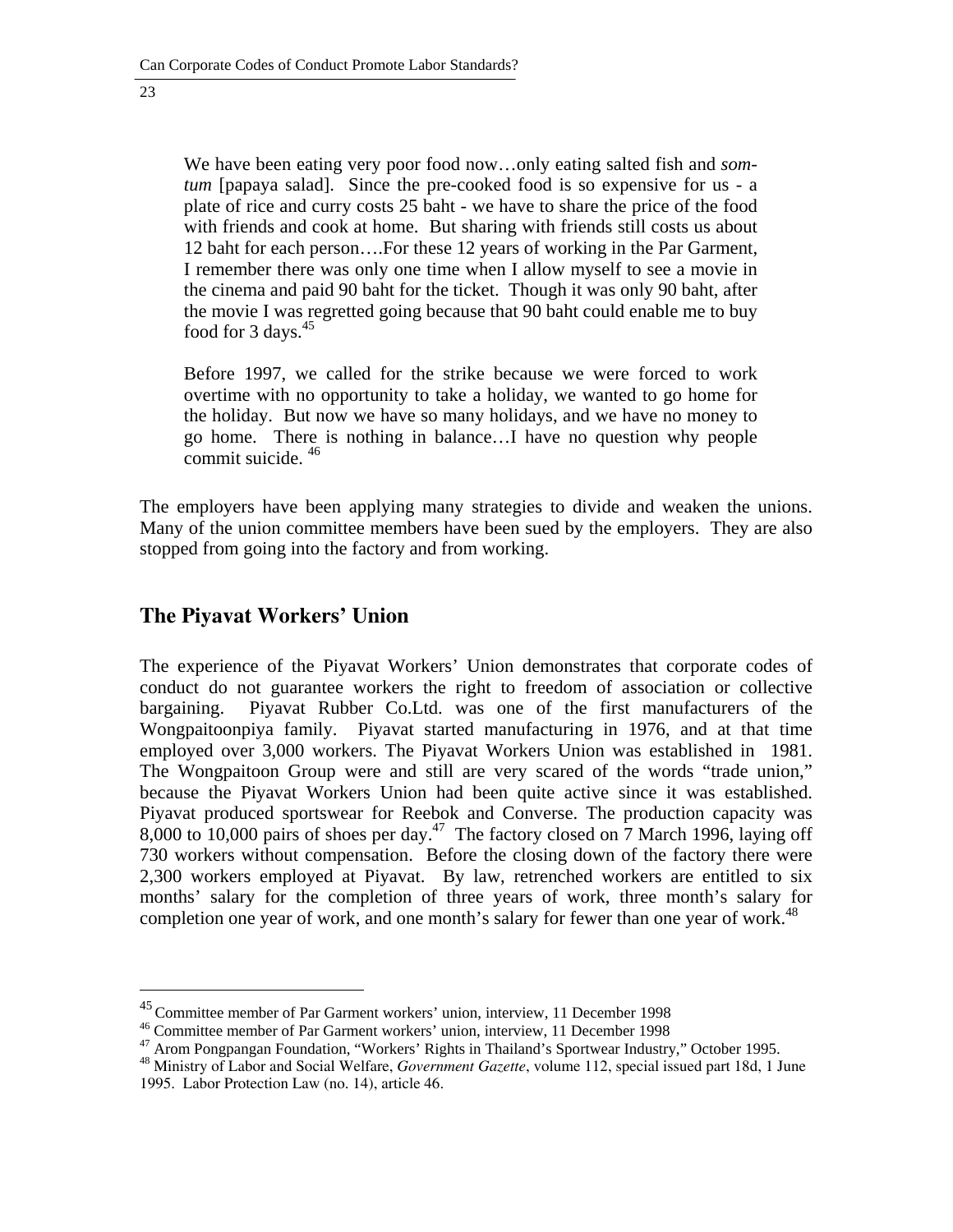The Piyavat factory was in very poor condition, one of the main buildings, a five-story structure had little fire protection equipment and had caught fire on several occasions. On these grounds, Piyavat closed the factory. However, before closing, the management had started transferring 800 mostly non-union workers to the Wongpaitoon manufacture for almost 4 months. After they announced the closure, applications were taken from other staff to work at Wongpaitoon. However, the Wongpaitoon rejected the 730 applicants who had been on the union committee or who had been active union members. Piyavat also refused to pay any compensation to the dismissed workers. These workers called a strike to demand compensation. According to a former employee,

the Piyavat factory was not closed down because of the poor condition of the building. The management wanted to destroy the Piyavat workers union. The Piyavat building is still being used to produce supplies for the Wongpaitoon factories without any repair of the building.<sup>49</sup>

On 8 March 1996, the 730 laid-off workers joined the union committee members to protest against the Wongpaitoonpiya family and to demand compensation. The workers demonstrated continuously at the Parliament House, where they camped from 12 March 1996 until the case was settled on 5 April 1996. These 48 days ended after nine negotiation sessions when the Wonpaitoonpiya family agreed to pay full compensation to every worker in accordance with the law.

The case was not easily settled. The workers had been seeking support from the Prime Minister, the Minister of Labor and Social Welfare, and from labor organizations to help pressure the Wongpaitoonpiya family to come to the negotiating table. The American Federation of Labor-Confederation of Industrial Organizations (AFL-CIO) also sent a letter of complaint to Reebok, but there was no response from Reebok. According to Boonphen Saengrung, a former Piyavat workers' union committee member, "no one from Reebok helped or visited us at all during the period of our demonstration."<sup>50</sup>

After the settlement, the former union committee members had great difficulty finding new work. This was not just because they were over 30 years old. Most factories will not hire staff over 25 years. Wongpaitoon sent their details including photographs to all manufactures in their industry. Many times their applications for work were rejected because of this. A former Piyavat worker described her experience since being dismissed.

I have changed jobs 10 times in the last year, because I can only find jobs in heavy industry or in the department stores, and I am not familiar with that type of work. I can't work in the apparel industry anymore because I have been blacklisted at all factories after our demonstration at Piyavat.<sup>51</sup>

l

<sup>&</sup>lt;sup>49</sup> Former Piyavat workers' union committee member, interview, 9 April 1999.

<sup>50</sup> Former Piyavat workers' union committee member, interview, 9 April 1999.

<sup>51</sup> Former Piyavat workers' union Secretary, interview, 25 April 1999.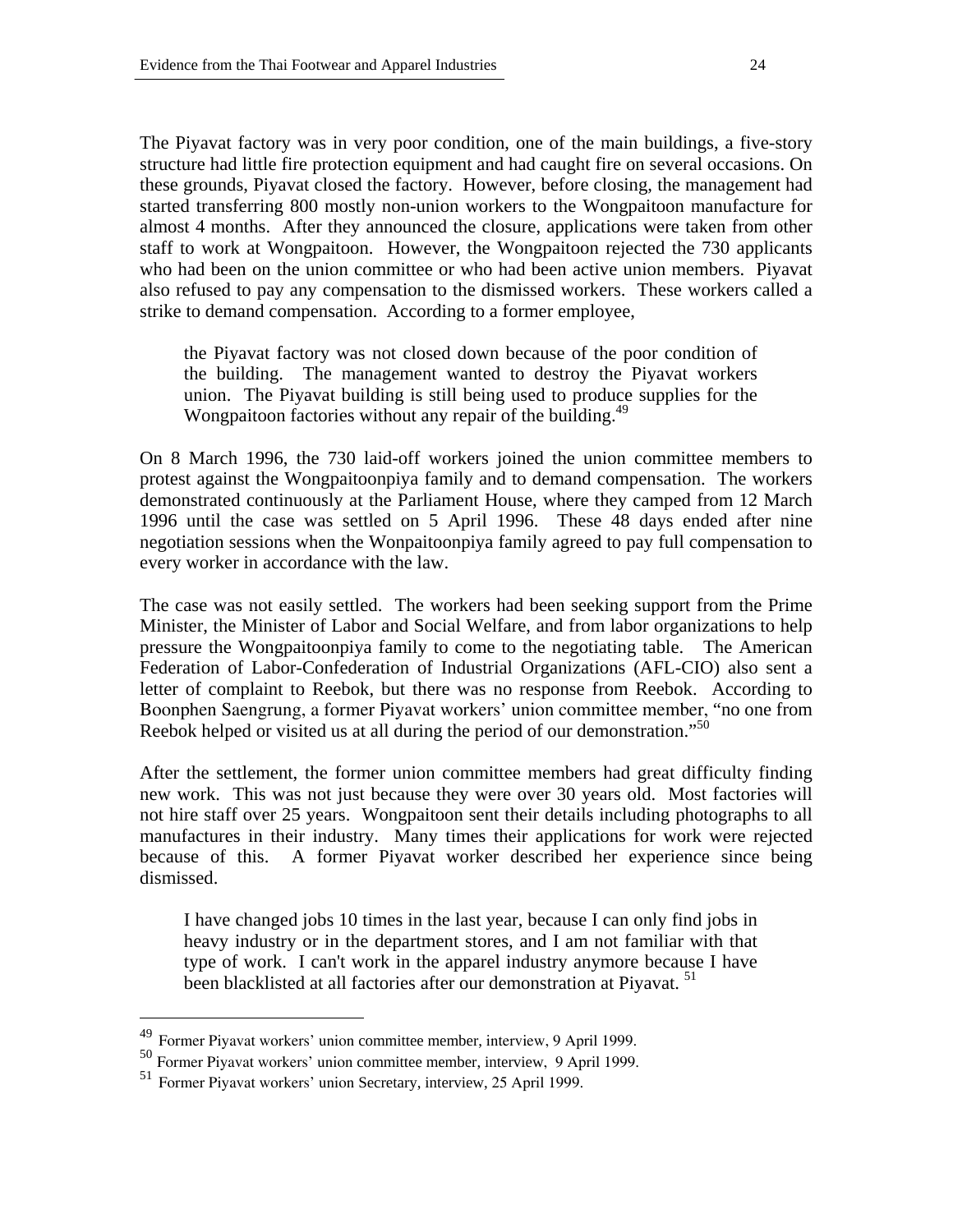Since it is difficult to get a job, nine of us have pooled our savings to buy sewing machines and organized to do subcontract work. We have nothing left after nine years of working for Piyavat. We used all the money we had earned from the past two years to buy the sewing machines.<sup>52</sup>

Reebok states that they "seek business partners that share its commitment to the right of employees to establish and join organizations of their own choosing," however they still trade with the Wongpaitoon group. Producers such as Wongpaitoon fear trade unions because they violate the rights of the workers. Therefore, they suppress the union movements at any cost.

The Piyavat workers' union was the only union in the entire sportwear industry. Shutting down this union and not employing ex-union members has caused workers throughout the footwear and apparel industries to shy away from forming unions or even participate. Wongpaitoon started to transfer 800 workers who were not union members from Piyavat to work in the Wongpaitoon Footwear Company several months before the announcing the closure of Piyavat. This strongly suggests that the Wongpaitoon Footwear Company planned to close the factory in an effort to break the union and get rid of the union members. Wongpaitoon rejected the 730 applicants who were former union members that applied to work for Wongpaitoon Footwear Company after they closed Piyavat. Piyavat only paid compensation after the workers demonstrated for 48 days in front of the Government House in Bangkok. Wongpaitoon Footwear Company sent photographs and names of the former union committee members to all other organizations in the industry. The workers were effectively blacklisted and have not been able to continue working in the industry in which they were trained. Reebok officers, in contradiction to the principles professed in their code, kept quiet about the violation of their right to freedom of association.

## **Codes of Conduct from the Manufacturers' Perspective**

The producers are components of large business groups which do not have a long-term commitment from the transnational companies which give them orders. The absence of security in their relationship between producers and transnational companies has a detrimental effect on conditions of work in the subcontracting factories. As there is no security in the order, the satisfaction of the client, whether it be Reebok, Nike, Adidas, is the most concern to the manufacturers. It is amazing to see how these manufacturers, especially the Bangkok Rubber Group which produces for Reebok, Nike, and Adidas, slavishly follow their customers' policies.

 $52$  Former Piyavat workers' union committee member, interview, 9 April 1999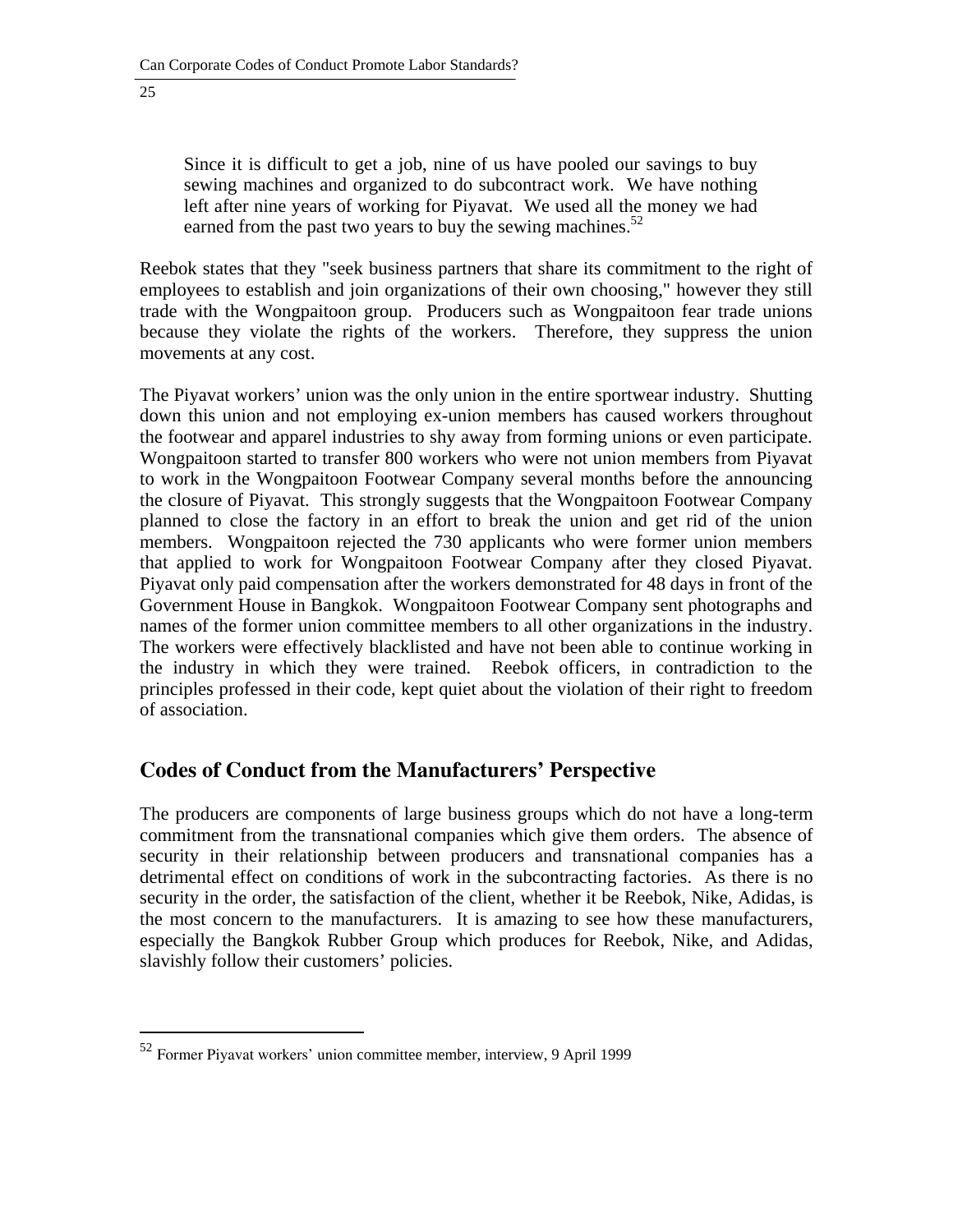In the Bangkok Rubber Group, employers hand out separate codes of conducts to the workers. Nike's code of conduct is printed on a beautiful pocket size plastic-laminated card. Workers are asked to bring the card to the factory every day so that they might refer to them at any time. However, the principles articulated are impossibly broad and vague. For example, Nike's codes does not specify wages or working hours. Instead, the card states that workers can ask for more detail from the managers or its' representative. However, no contact information is provided on the card.

Business is naturally dependent upon orders. As orders are seasonal, there is great uncertainty in the production volumes. Therefore, the producers are always eager to maximize profit and get a quick return on investment. Unfortunately in Thailand, because there are not strong labor laws, the producers cut cost at the risk of the workers to gain a competitive advantage. Further, there is a lot of pressure from the transnational corporations for the producers to both reduce the cost of the production and to strictly follow the codes of conduct. Many producers feel that they shoulder the majority of cost of implementing codes of conduct. Without more commitment from the transnational corporations, producers are not given incentives to invest in their workers or to improve working conditions. Instead, transnational corporations cut costs of production forcing the producer to reduce the most flexible cost, labor costs.

The costs of the import materials around 60% of the total cost to produce shoe with varying exchange rates. The producer therefore has only 40% of the cost, made up of local components, premises and labor where they can attempt to reduce the costs of production. Unfortunately, this means cutting the cost on the working environment and safety, denying workers personal protective equipment, and cutting wages and welfare by manipulating the few labor laws.

The management of transnational corporations says that they care about the rights of their



workers, whether they be local or subcontracted. These transnational corporations maximize profit by manufacturing in countries that have cheaper labor than their own. Maximizing profit is fine, as long as it is not at the expense of another rights. If the transnational corporations are not prepared to absorb the cost of ensuring that the rights of their subcontracted workers

are not violated, there will not be a stop to the exploitation of these workers. If transnational corporations keep trying to squeeze every penny as they do now, more and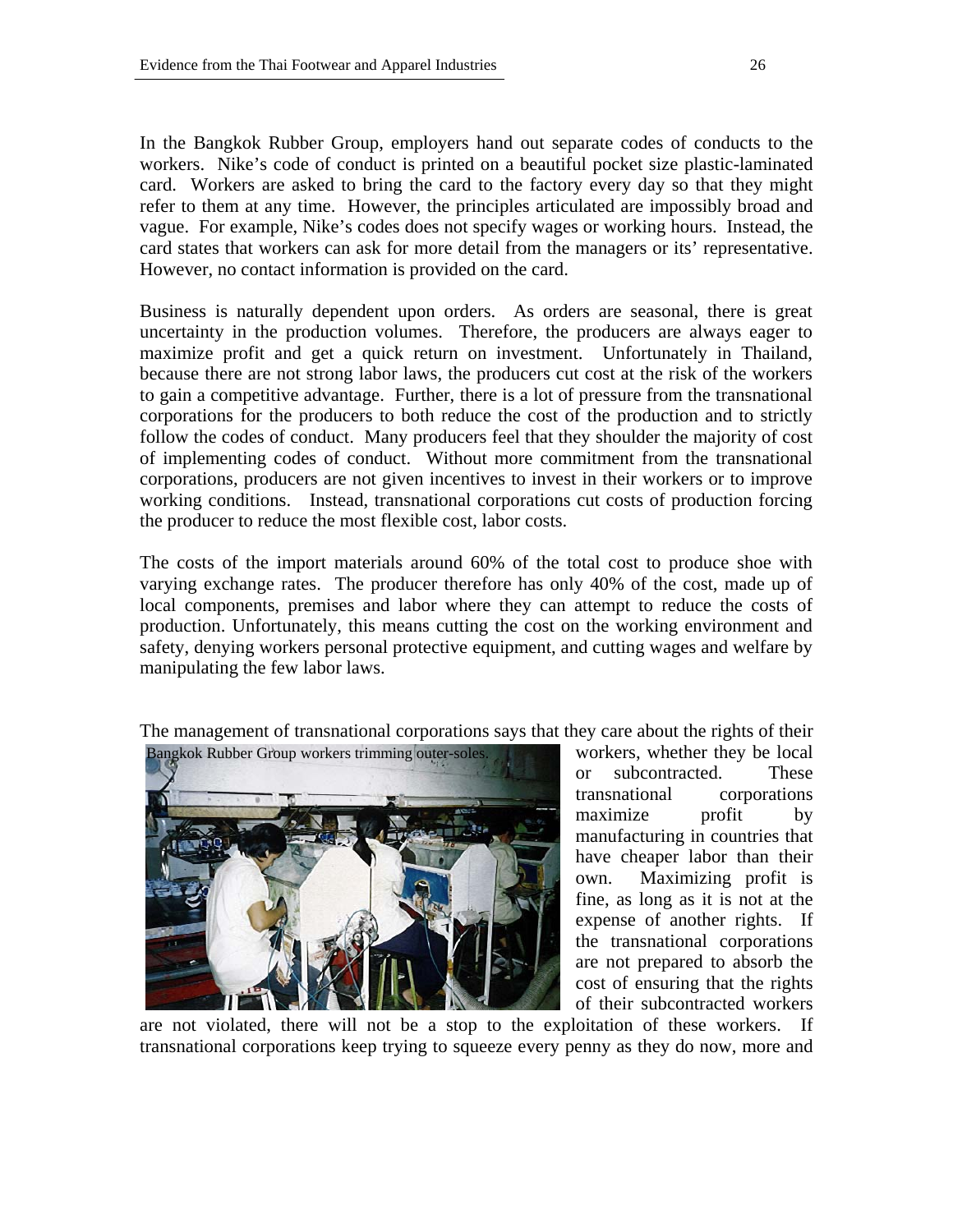l

more major name brand products will be made in sweatshops so that they can show their shareholders more and more profit.

#### **Control of Transnational Corporations over Manufacturer**

Many producers, like Bangkok Rubber Group, are under the impression that they will pay major fines - in the order of \$US 5000 - for continued violation of codes of conduct. In fact, the transnational companies do not impose any such punishment. Rather, these companies use the threat of moving their production to lower labor-cost countries, which producers generally take to mean China or Vietnam, to obtain producer compliance. Further, the producers are required to purchase materials, including the shoe boxes, imported from specified companies, even if these materials are available within the country at a lower cost.

Bangkok Rubber Group management is particularly outspoken and critical about unfair relations with the transnational footwear corporations. They believe that the transnational corporations do not take adequate responsibilty for maintaining consistent orders and for matching the requested production capacities of the manufacturer. Particularly in the low season, when orders can drop by 60%, manufacturers must maintain an idle staff. However, during the peak season, although the production limit of the manufacturer has been agreed, many of the transnational corporations' orders are larger than the capacity of

the producers. Thus, workers must do overtime, in some cases more than 80 working hours per week, to fill the order.

In December 1997, workers of the Sena manufacture, a part of the Bangkok Rubber Group, called a strike for two days because they did not want to work overtime anymore. They had been forced to work overtime in excess of reasonable working hours for several months. This is because Bangkok Rubber Sena 1 is the only manufacturer which produces vulcanize rubber soles for Reebok, Nike, Adidas, Timberland, and its own brand name Pan.<sup>53</sup> Because of this, they are always receiving orders from customers that exceed the factory's capacity. Management from both Reebok and the manufacturers has been heard to say "we are a business and a business has to make a profit." For the manufacturers and the transnational corporations, business always comes before human rights.

In another case, the Reebok human rights department learnt that Bangkok Rubber Group workers were working 80 hours per week to fill a Reebok order. The producer said the workers had to work excessive overtime because Reebok had placed an order, which was beyond the capacity of the producer. The human rights manager declared that, regardless of the demands of the order, the producer would need to limit workers' hours to 60 hours

<sup>&</sup>lt;sup>53</sup> The Bangkok Rubber Group wants to create a market in Asia for their own brand name Pan. As this athletic shoe market in Asia is not yet strong, they have to do subcontracted production for foreign footwear companies.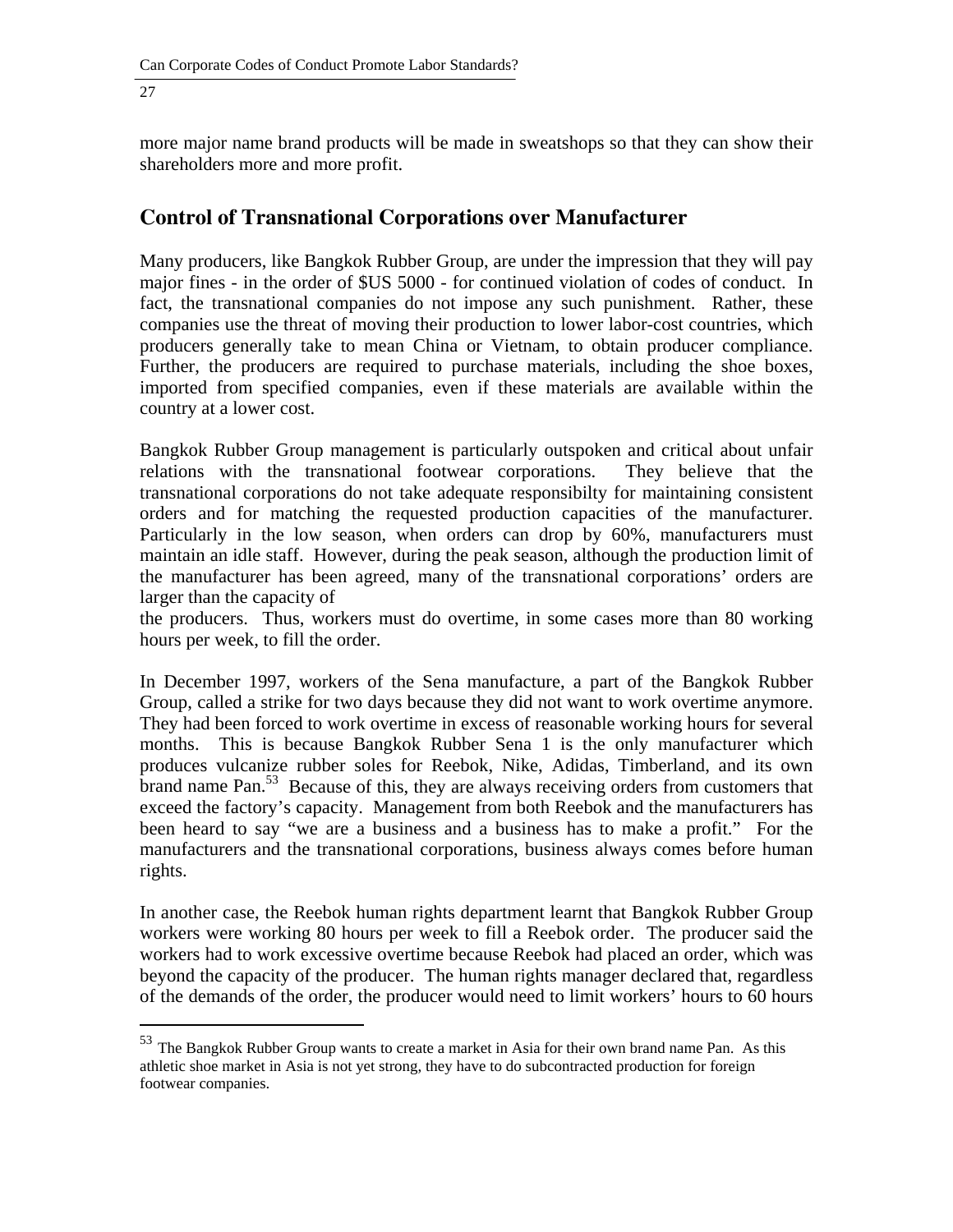per week. In this situation, Reebok promotes two contradictory demands. Reebok wants the manufacturers simultaneously to follow its code of conduct and to fill the order. If transnational corporations are serious about improving labor standards, then their human rights coordinators need to be concerned with the demands that the management places on the manufacturers not only with their labor practices. The manufacturer can only provide adequate terms of employment and conditions of work for their employees if it has a more stable relationship with the transnational corporation. Many transnational corporation managers and even some production managers are sincere about improving the working conditions and terms of employment of workers. The subcontracting system itself, however, is exploitative and prevents such mangers from effectively improving labor conditions and terms of employment.

## **Violation of Codes of Conduct**

The majority of the violations of the codes of conduct relate to excessive working hours, underpayment, denial of the freedom of association, suppression of trade union organizations, and inadequate occupational health and safety standards.



Piyavat workers demand compensation for over 700 laid-off workers in front of the Government House, Bangkok, March-April 1996.

The situation that Par Garment workers and union members face demonstrates that codes of conduct have not benefited many workers, especially in the apparel industry. The way that transnational corporations' labor standards are written and implemented are highly questionable. The codes of conduct state that the workers have rights, such as freedom of association and collective bargaining, however, as in the case of workers at Par Garment, the workers have had their rights denied.

The workers employed by the subcontractors are under-paid, forced to work long hours with no addition pay and no social welfare as many of the sweatshops are unregistered and therefore fall outside even the local labor law. Many of the sweatshops also employ children. Transnational corporations with conduct codes have not provided support or protection to either the workers at places such as Par Garment and Lian Thai or the workers in the sweatshops.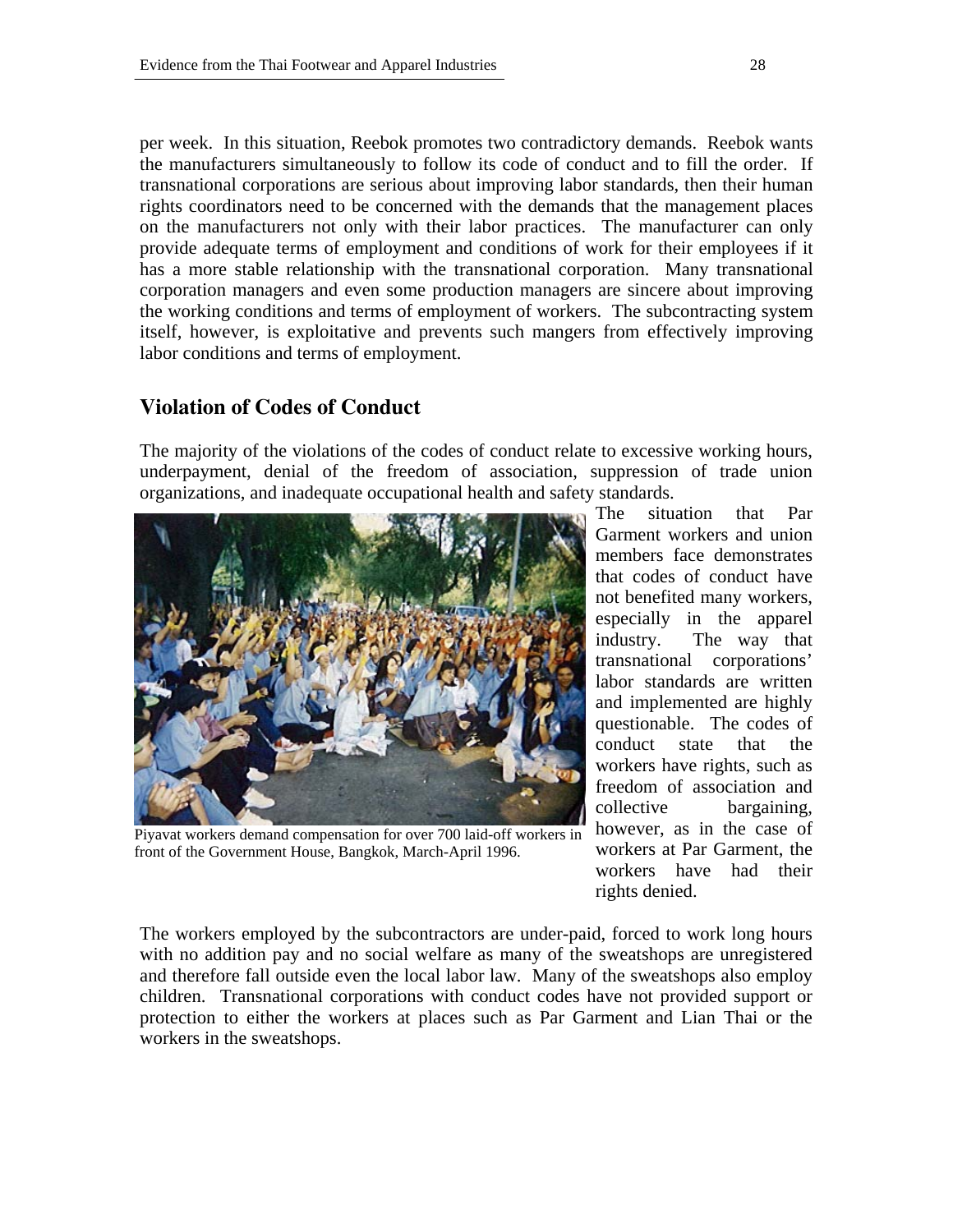As manufacturers in the apparel sector produce many brand names it is very difficult to pressure the manufacturing companies to follow any codes of conduct. The manufacturer can always sell to someone else. The objective of the transnational corporations is to find the cheapest price per item, not selecting a manufacturer that provides the fairest treatment and welfare to the workers. The transnational corporations do not want to increase their costs by pressuring the manufacturer into following conduct codes. Instead, the transnational corporations tend to turn a blind eye to labor abuses. If transnational corporations are not willing to pay more for production to ensure that conduct codes are adhered to, the workers in these industries will continue to struggle to find enough money for food and clothing. Their children's education will suffer, and their health will continue to deteriorate. The workers suffer while transnational corporations continue to gain more revenue and enjoy their prosperity.

The workers who make Reebok, Nike or Adidas shoes, which cost over \$US 50 in retail outlets, never get the chance to wear them. The management, on the other hand, at the corporate offices of Reebok and Nike are given newly released shoes for free. At the minimum wage, purchasing a pair of the shoes they make is not possible. Even if they could buy them, the workers would not wear these shoes for fear of being accused by their employer of stealing them. Business is about making profit and finding the cheapest cost of production for the highest profit, but when this profit is made at the expense of the worker welfare, health, and life, it is criminal.

## **Can There Be Labor Rights without Labor Unions?**

Corporate codes of conduct do not guarantee workers' rights to form unions. Instead, as in the case of Reebok, they provide broad statements such as "a commitment to the rights of employees to establish and join organizations of their own choosing."54 However, in the case of the Par Garment Company, workers who were active in organizing unions were dismissed. Years later, they are still seeking compensation in court.

In 1995, Woogpaitoon closed down Piyavat, the only footwear factory in Thailand that had a one. Workers in the Wongpaitoon Footwear Company avoid talking about the

l 54 Reebok Code of Conduct, mimeograph, February 1998.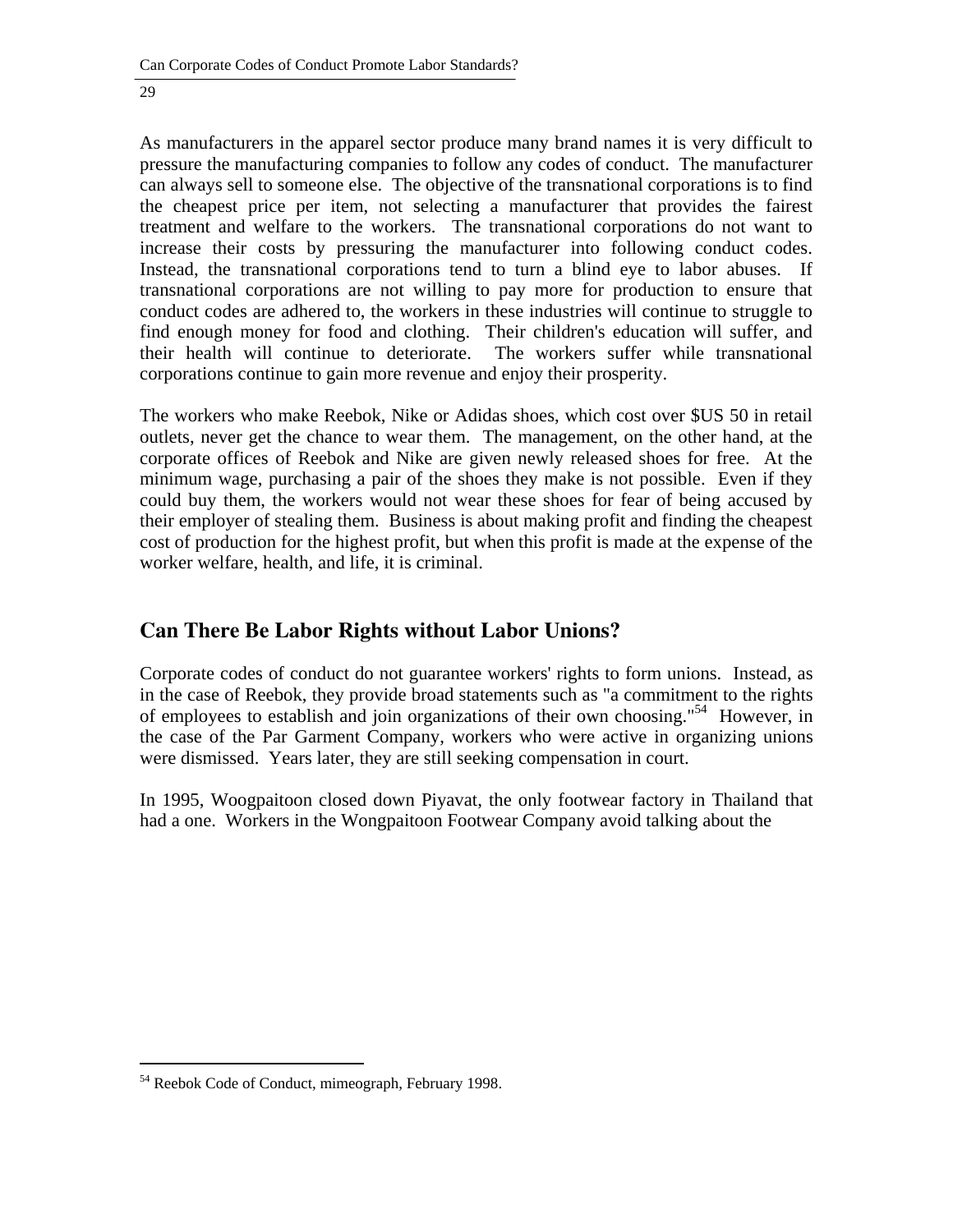

Workers protest the closure of the Piyavat plant without compensation.

union. Workers who were transferred from Piyavat manufacturing before its closure deny any involvement in the Piyavat workers union.

Codes of conduct allow transnational corporations to achieve some legitimacy through non-government organizations. Reebok claims that they recruit labor activists, in their human rights

department. In fact, only one of the human rights coordinators in Reebok's Asian offices has a labor activist background. The rest are recruited from management positions within the Reebok. The human rights activities of Reebok, Nike and the other transnational corporation focus on gaining credibility in the marketplace not on protecting the rights of the production workers. This is suggested by the distribution of Reebok Human Rights Awards. Sixteen of the 50 awards presented between 1992 and 1998 went to individuals from the largest Reebok market, the United States. People in Latin America and Mexico received 11 of the awards. Thus, more than half of the awards went to the Americas. Eight awards went to Africa; seven to Asia; and two to Europe.

Nike is world-famous for its spending on advertising. Nike spends US\$650 million (22.750 billion baht) each year on advertising.<sup>55</sup> If only a small fraction of this had been used for workers, the lives of tens of thousands of workers would be greatly improved. US\$ 650 million would enable 11,000 workers to buy a simple house or enable three million workers to buy a television.<sup>56</sup> Workers spend 30 or more years working to be able to purchase a house.

<sup>55</sup> Charles Kernaghan, "Behind the Label: 'Made in China'," Washington, D.C.: National Labor Committee, March 1998.

<sup>&</sup>lt;sup>56</sup> A simple house can be constructed for 200,000 baht. The official poverty line in Thailand is 12,764 baht per person per year in urban areas and 8,336 in rural areas. Somsak Samakitham, "Khwam Yak Jon Nai Klum Kammakon," [Poverty Among Workers], Narong Phetprasert, ed., *Khon Jon Thai*, [The Thai Poor], Bangkok: Political Economy Study Centre, Chulalongkorn University, 1998, 156, citing National Economic and Social Development Office, "Sen Khwam Yak Jon Lae Kan Chai Prayote," [The Poverty Line and How to Use it], *Newsletter*, 2: 2, (March 1998), 10.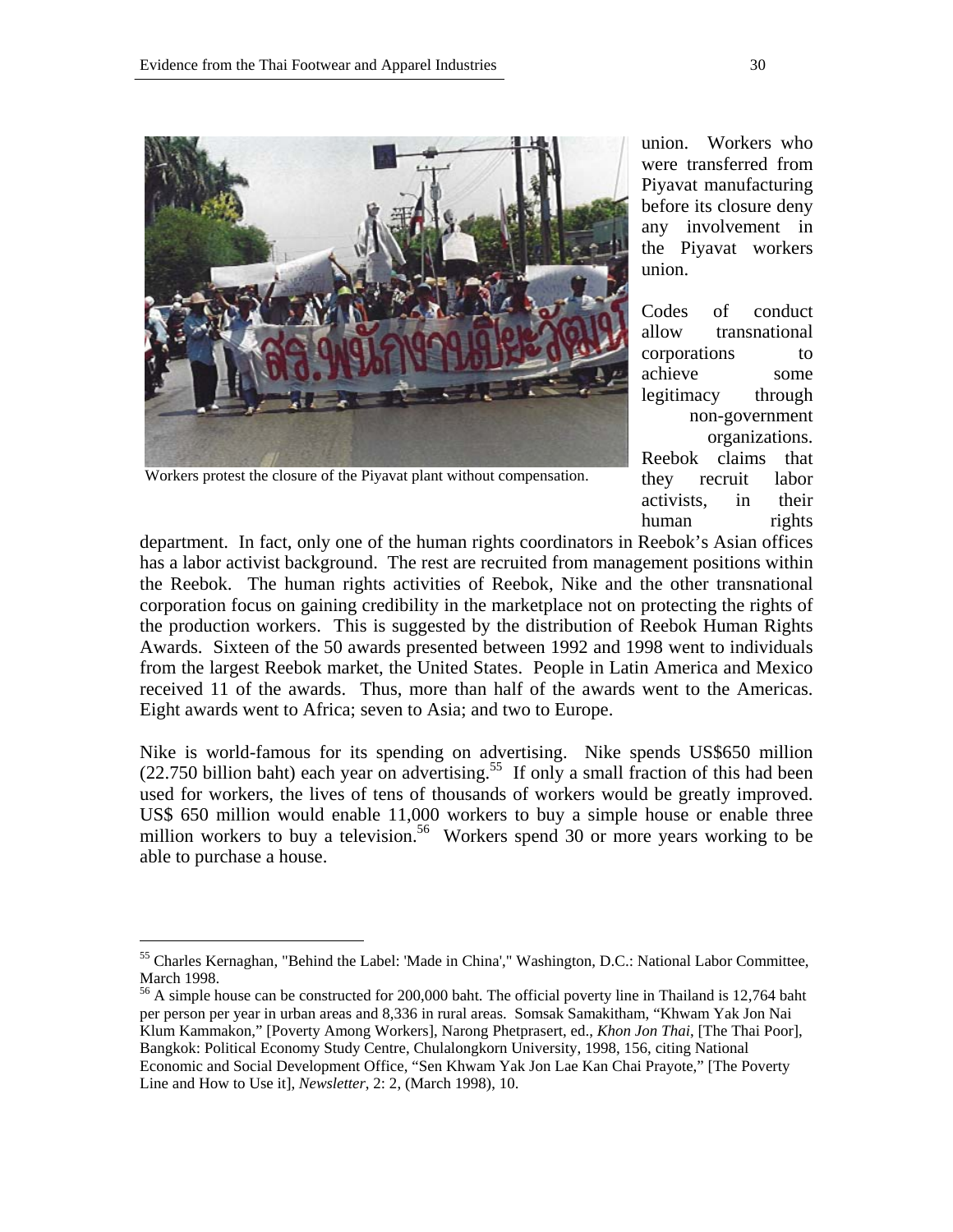#### **Conclusions and Recommendations**

Management in transnational corporations often claims that they are constrained from ensuring better wages and conditions of labor for the workers who produce their goods by their need to make a profit in a highly competitive marketplace. Clearly, business does require making a profit. But what are the social and moral limits to profit taking? Corporate codes of conduct, by specifying minimal labor standards, articulate these limits to profit taking. But how can these codes be made more effective? How can corporate codes of conduct be used to promote labor rights?

If management is supportive, codes of conduct can be effective. For example, Mae Sot Maharacha, a satellite factory of the Bangkok Rubber Group, employed Burmese workers at wages below the minimum until two non-governmental organizations, the Union for Civil Liberty and Burma Issues, pointed out the violation. Reebok responded by canceling its orders. Occupational health and safety in many footwear factories has also improved with the application of corporate codes of conduct. Some of the management at Wongpaitoon and Siam Unisole have tried to implement the Reebok codes to improve the working environment. Siam Unisole, for example, involves Ministry of Labor and Social Welfare officers to check their factory for excessive noise, light, and heat. The personnel management teams also engage doctors from government hospitals to give free weekly medical check-ups to the workers. Periodically, they have organized health information for the workers on AIDS, occupation health diseases, drug abuse, and workplace safety.

However, in an anonymous interview, some workers from the Wongpaitoon factory reported that "the only thing that is better now is that the factory is cooler." They went on to say that work rules are now stricter and they have lost many benefits. They said that the company announced that these measures were necessary because of their increased expenses associated with complying with the codes of conduct. Whatever the reason, manufacturers are cutting costs. Target rates are increasing while real wage rates are contracting. Before 1997, workers at the Wongpaitoon factory received several benefits. These included an annual bonus of 4,212 baht [US\$ 120.34] (26 days of pay); a monthly attendance bonus from 60 to 250 baht [US\$ 1.71 to 7.14] (depending on seniority) for regular attendance; an annual attendance bonus of 1,000 baht [US\$ 28.57]; and medical expenses. Unused medical expenses could be taken in cash. Since 1998, the bonuses have been eliminated and unused medical expense accounts are no longer available in cash. Workers need at least four uniforms per year. Previously, the employer provided these. Workers are now provided with only two uniforms and must purchase the other two. None of the workers interviewed knew the details of Reebok codes of conduct, even after several years of implementation. Nor could they recall talking to Reebok human rights staff.

Corporate codes of conduct are not designed to promote social justice or economic democracy. Codes of conduct do not address such issues as job training and promotion, job satisfaction, investment in education and health, human dignity and satisfaction at work, much less the economic policies upon which footwear and sporting goods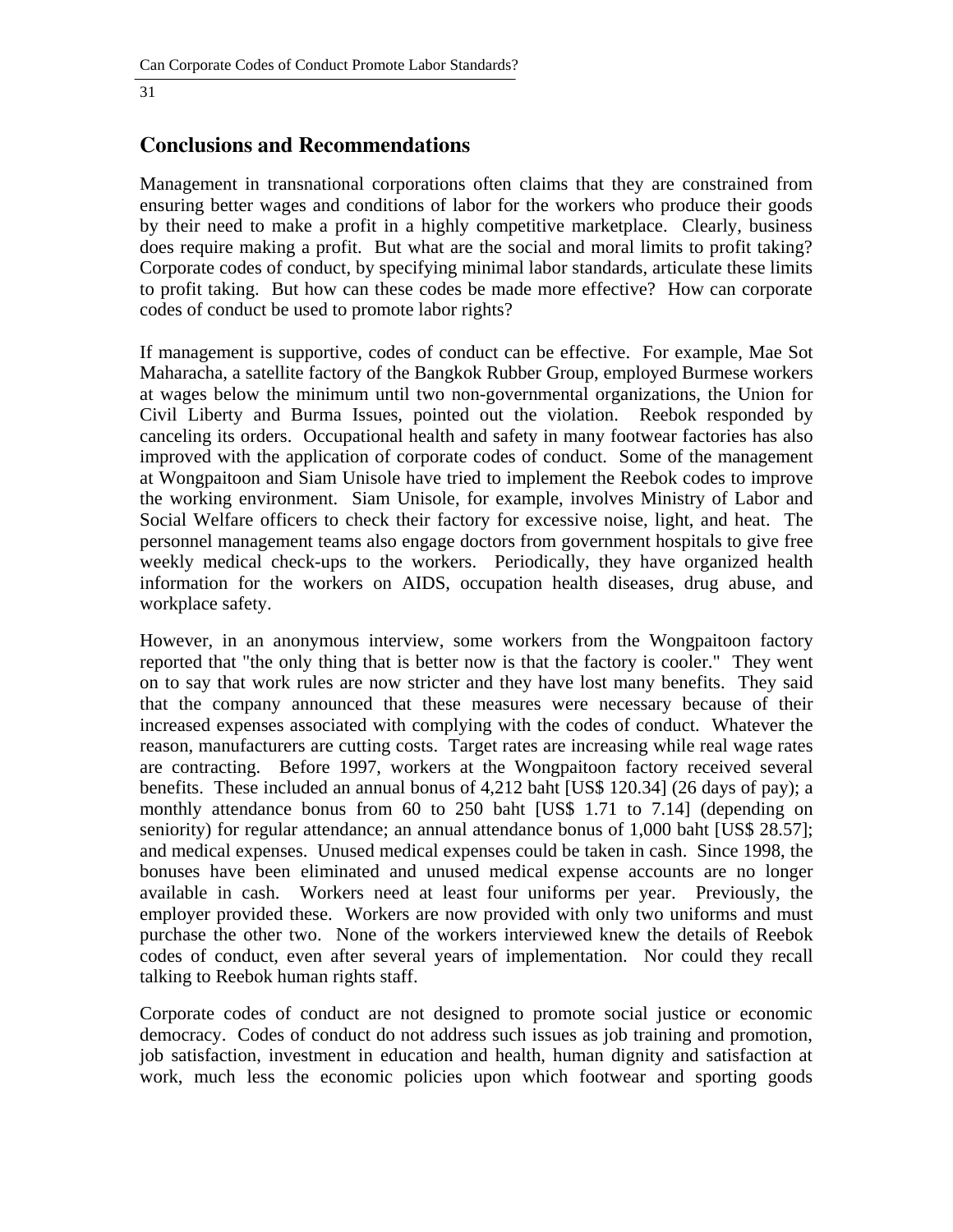production in Thailand are based. Nor can codes of conduct prevent transnational corporations from shifting production to areas where workers are more easily exploited. Corporate codes of conduct are designed only to protect workers from the worst excesses of labor intensive production. However, against the relentless mechanization and dehumanization of the labor process in the apparel and footwear industries, codes can not be expected to perform even this function.

While the commitment of transnational and production managers is essential, ultimately the consumer is the key to the promotion of labor standards through corporate codes of conduct. Only with sufficient consumer consciousness, can corporate codes of conduct be instrumental in transforming labor extraction-oriented production to human investment-oriented production. Only with with sufficient consumer consciousness, can corporate codes of conduct be made effective in ensuring that employers have greater commitment to their labor forces. Rather than attempting to extract maximum work with minimal investment, employers might be persuaded to invest in workers for greater productivity.

Transnational corporations and their producers should be more responsive to workers rights. Transnational corporations should give their producers written guarantees for long term contracts. The uncertainty of the month by month contract system encourages employers to extract as much as possible from workers. Transnational corporations should be more diligent in ensuring that their manufacturers respect workers' rights, especially the right to a living wage, to freedom of association, and to collective bargaining. However, if all of the cost of implementing codes of conduct is transferred to the producer, there will be early and high limits to the degree to which exploitation can be reduced.

Labor costs should be calculated upon a realistic assessment of the cost of living in the area where employees work and live. The minimum wage is inadequate, especially in and around Bangkok. Many workers can only afford to work at the minimum wage because they receive family support. Workers should be given greater job security. The working environment should conform to occupational health and safety standards. Workers should be provided with maternity leave and childcare facilities. They should not be penalized for having children.

Corporate codes of conduct alone are not sufficient to improve labor standards. While they articulate admirable ideas, corporate codes of conduct are so unspecific as to be impossible to effect. Moreover, without effective implementation and monitoring, codes of conduct amount to little. They must be accompanied by vigorous consumer campaigns and truly independent monitoring. Employers should cooperate with independent monitoring teams. Employers should promote workers' education programs related to labor rights, or at least permit other parties to teach workers about their rights. No programs or mechanisms for social justice including codes of conduct will be effective unless workers know their rights. Workers must be granted their right to organize, to form and join trade unions, and to bargain collectively.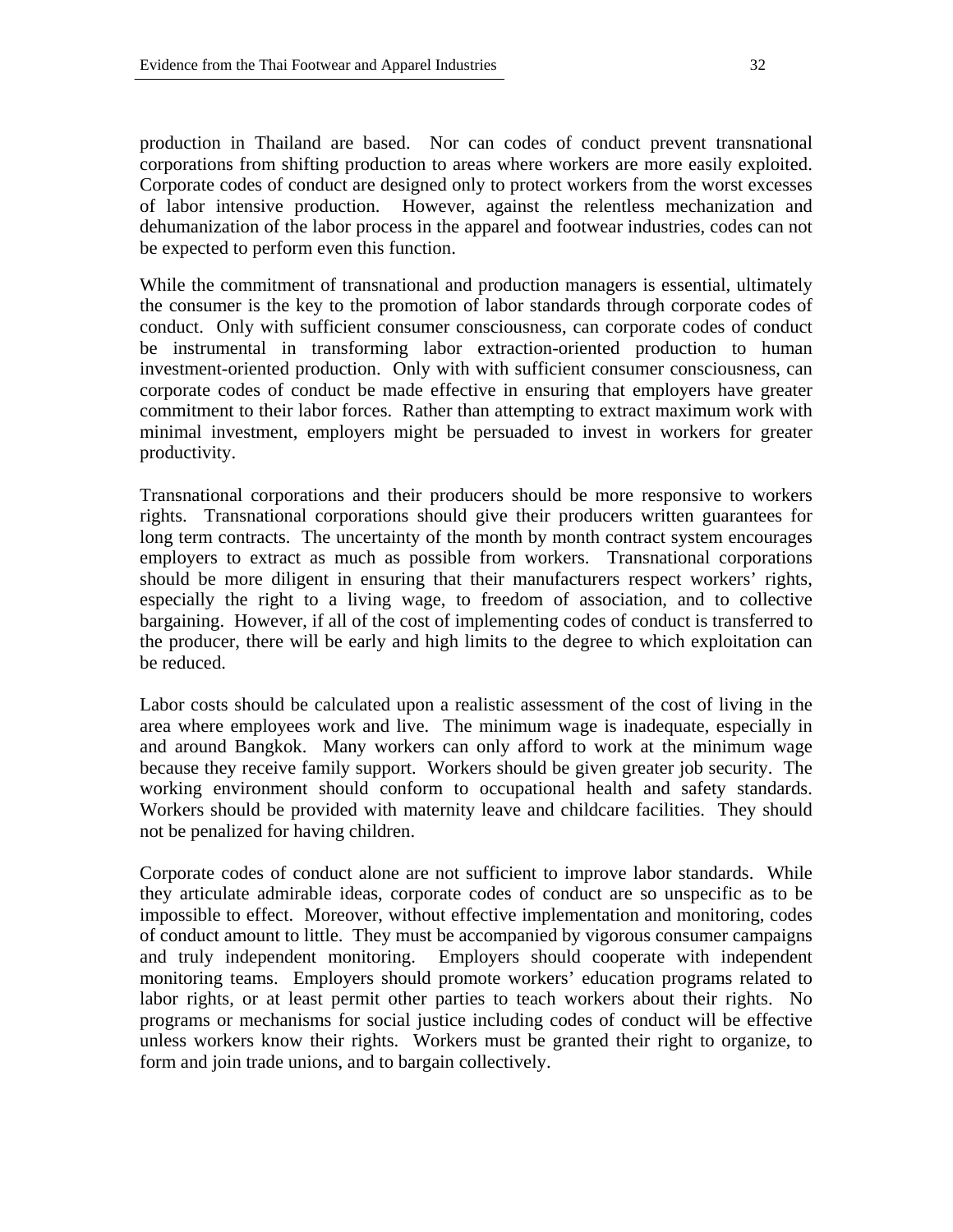Corporate codes of conduct must be assessed within the context of the commodification of life, increasing income inequality, exorbitant salaries and benefits for senior management, and declining real wages. When asked what recommendations they had for improving labor conditions, workers report that most of all they would like to be treated as if they are human beings.

#### **References**

- Adidas-Salomon AG, www.hoovers.com/cgi-bin/brand\_nyt\_mlist.cgi, accessed on 20 October 1998.
- Alston, Philip, "Labor Rights Provisions in US Trade Law," *Human Rights Quarterly*, 15: 1, (February 1993), 1-35.
- Arom Pongpangan Foundation, "Worker's Rights in Thailand's Sportswear Industry," October 1995.
- Asia Monitor Resource Centre and Hong Kong Christian Industrial Committee, "Working Conditions in Sports Shoe Factories in China, Making Shoes for Nike and Reebok," Hong Kong, September 1997.
- Asia Monitor Resource Center, *Asian Labour Update*, 26, (October 1997 January 1998).
- Asia Monitor Resource Center, *Asian Labour Update*, 27, (February May 1998).
- Asia Pacific Workers Solidarity Links, Bangkok, "The Closure of "Par Garment," mimeograph, 24 December 1997.
- Ativanichayapong, Napaporn, "A Global Debate of Social Clauses," mimeo, n.d.
- Bangkok Rubber Public Company Limited*, Annual Report 1997*, Bangkok: Bangkok Rubber Public Company Limited, 1997.
- Brookes, Bethan, and Peter Madden, "The Globe-Trotting Sports Shoe," London: Christian Aid, December 1995.
- CAFOD, "Fashion Victims: Together we can clean up the clothes trade," London: CAFOD, n.d.

Interfaith Center on Corporate Responsibility, "Footwear Manufacturing, Fact-finding Report, Nike and Reebok Plants in Indonesia, Vietnam, China", March 1-12, 1998

- International Labor Organization, Sectoral Activities Programme, "Globalization of the footwear; textiles and clothing industries," Geneva: International Labor Organization, 1996.
- Eijk, Janneke van, and Ineke Zeldenrust, "Monitoring Working Conditions in the Garment and Sportswear Industry," SOMO, September 1997.
- Japan Federation of Employers' Association, "Report on the Asia and Pacific Wages and Working Hours Survey in 1996 (Case Study, Manufacturing)", January 1998.

Ministry of Labor and Social Welfare, Government Gazette, Labor Protection Law, Bangkok, June 1995.

Narong Phetprasert, editor*, Khon Jon Thai*, [The Thai Poor], Bangkok: Political Economy

Study Center, Chulalongkorn University, 1998.

National Economic and Social Development Office, *"Sen Khwam Yak Jon Lae Kan Chai*